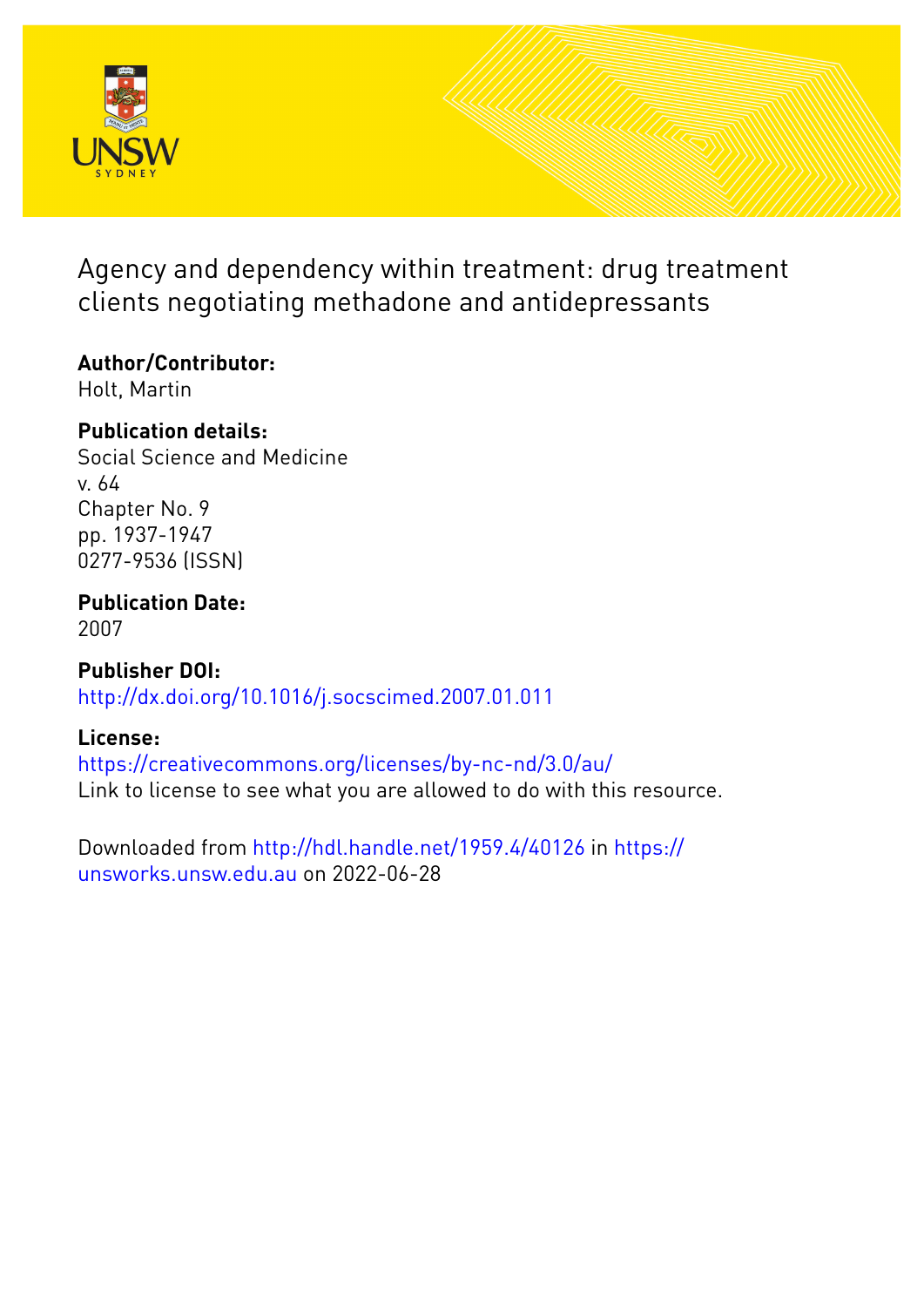# **Agency and dependency within treatment: drug treatment clients negotiating methadone and antidepressants**

#### Martin Holt

National Centre in HIV Social Research, University of New South Wales, Australia

#### *Abstract*

This paper explores how drug treatment clients exercise agency while finding their ability to act curtailed by the strictures of treatment itself. Drawing on interviews with drug treatment clients collected in an Australian study of drug treatment and mental health, the experience of methadone maintenance treatment (MMT) and that of commonly prescribed medications for depression (antidepressants) are examined. The ways that clients engage with MMT and antidepressants are detailed, illustrating how both types of treatment can make clients feel dependent, but can also motivate clients to modify their treatment regimens. These modifications are 'tactical' responses generated within the constraints of treatment regulations but can also be against clinical recommendations e.g. stopping treatment. Rather than seeing this as 'noncompliance', it is suggested that the negotiation of treatment is an inevitable response of clients who are trying to adapt to imperfect treatment conditions, and who may have understandable anxieties about taking medication. The ways in which treatment providers might better acknowledge the capacities of MMT clients to engage with or modify treatment are discussed, as is the need to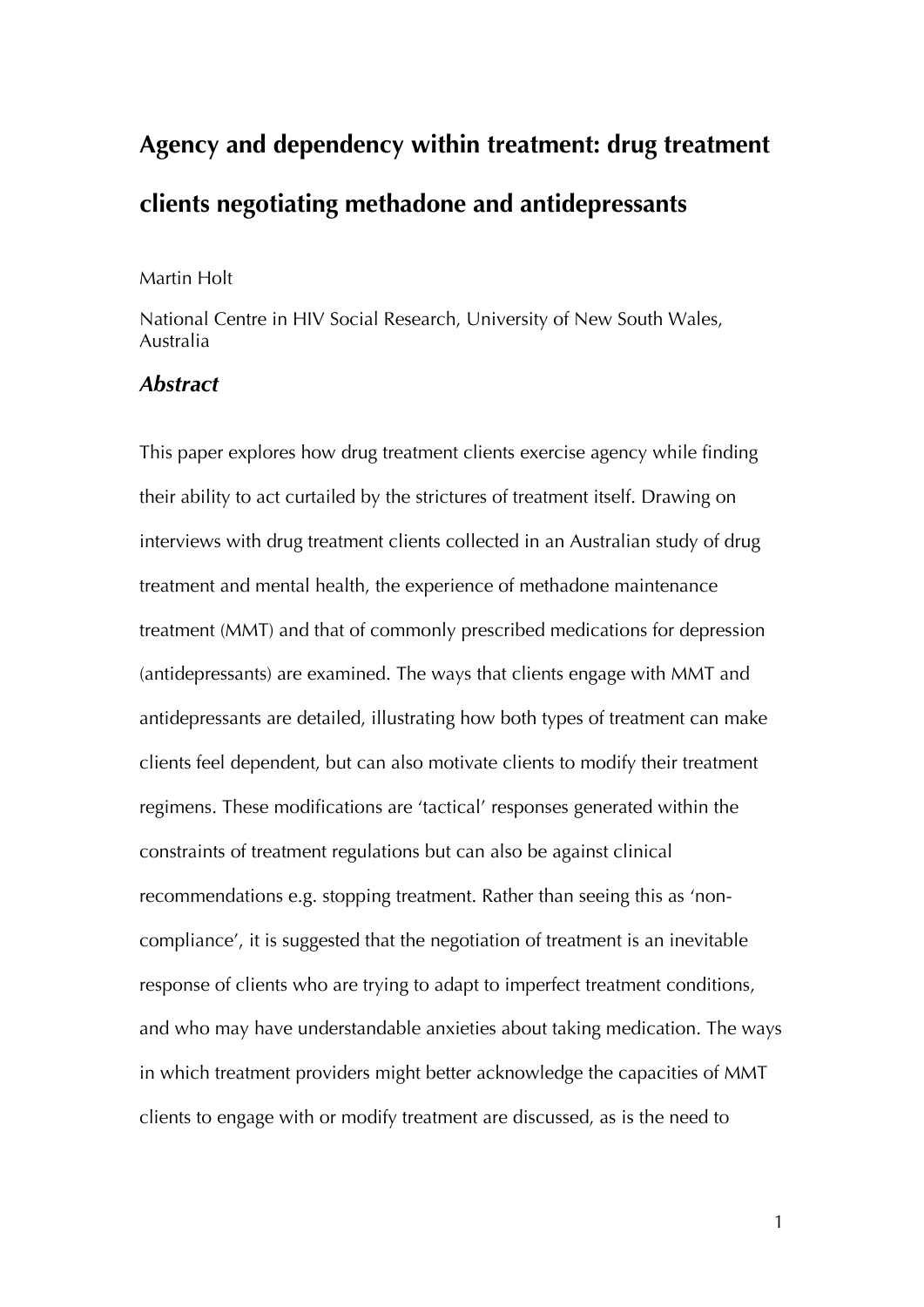acknowledge drug treatment clients' anxieties about dependency and pharmaceutical drugs.

#### *Introduction*

In this paper accounts of drug treatment clients collected in an Australian study of drug treatment and mental health are drawn on to explore the experience of methadone maintenance treatment (MMT) and that of commonly prescribed medications for depression (antidepressants). The aim is to demonstrate the anxieties that MMT clients may have when taking prescription drugs, and the ways that clients negotiate or challenge their prescription regimens, particularly when they experience problems in treatment. The analysis presented here suggests that drug treatment providers could do better to acknowledge the anxieties of clients about taking medication, and recognise that it is unhelpful to characterise the modifications that clients make to their prescription regimens as 'non-compliance' (Ning, 2005; Wright, 1993).

Methadone maintenance treatment, like other forms of opioid replacement therapy or substitution treatment, is credited with reducing the problems associated with heroin addiction, such as frequency of injecting, drug-related crime, blood-borne virus transmission, and the fluctuations between intoxication and withdrawal experienced by heroin users (Bell, Dru, Fischer, Levit & Sarfraz, 2002; Farrell, Ward, Mattick, Hall, Stimson, des Jarlais et al, 1994; Ward, Mattick & Hall, 1998). In the United States, Europe and Australia, MMT is the most common form of substitution treatment for opioid dependence (Ward, Mattick & Hall, 1998).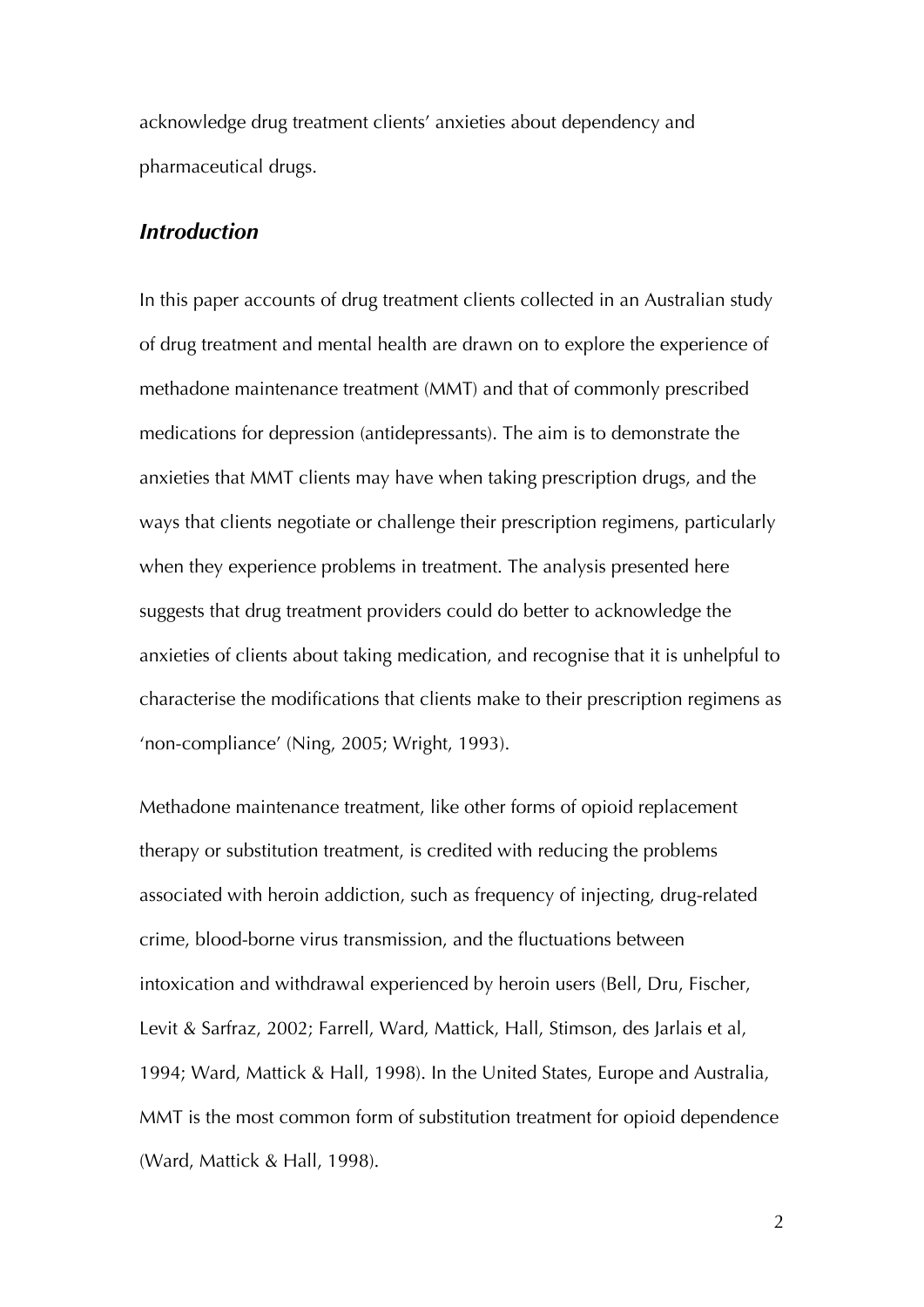Within MMT programs in Australia, clients typically receive daily doses of methadone, a long-acting synthetic opioid agonist, as a substitute for problem opioids such as heroin (Ward, Mattick & Hall, 1998). In essence, those receiving MMT are provided with a legal drug (methadone) as a replacement or substitute for an illicit or problematic one (i.e. heroin).The methadone prescribed for MMT is usually prepared as a liquid for oral ingestion. Methadone is typically prescribed at a level that prevents the symptoms of opioid withdrawal in the drug-dependent recipient (Bell et al, 2002). Australian guidelines suggest initial dosing levels should be up to 30mg per day (to allow monitoring for toxicity), with subsequent maintenance dosing of around 60-100mg per day (Henry-Edwards, Gowing, White, Ali, Bell, Brough et al. 2003). Dosing is administered and monitored by authorised prescribing doctors in public and private outpatient clinics. Doses are also distributed by some community pharmacies. After a period of stable dosing, and usually subject to doctor/patient negotiation and monitoring, MMT clients may qualify for take-home doses of methadone ('takeaways') and do not have to attend a clinic or pharmacy every day.

Despite its benefits, practitioners within the drug and alcohol field acknowledge that MMT has a fundamental problem for those seeking to 'treat' illicit drug addiction – this form of drug treatment cannot claim to cure the individual's dependence on opioid drugs (Bell et al, 2002; Dole, 1988; O'Brien, 1997). In substituting methadone for heroin, MMT involves the replacement of one form of opioid dependence for another, albeit a medically prescribed form. MMT is therefore quite different from other forms of drug treatment that encourage clients to withdraw from the use of drugs altogether (e.g. detoxification, 12-step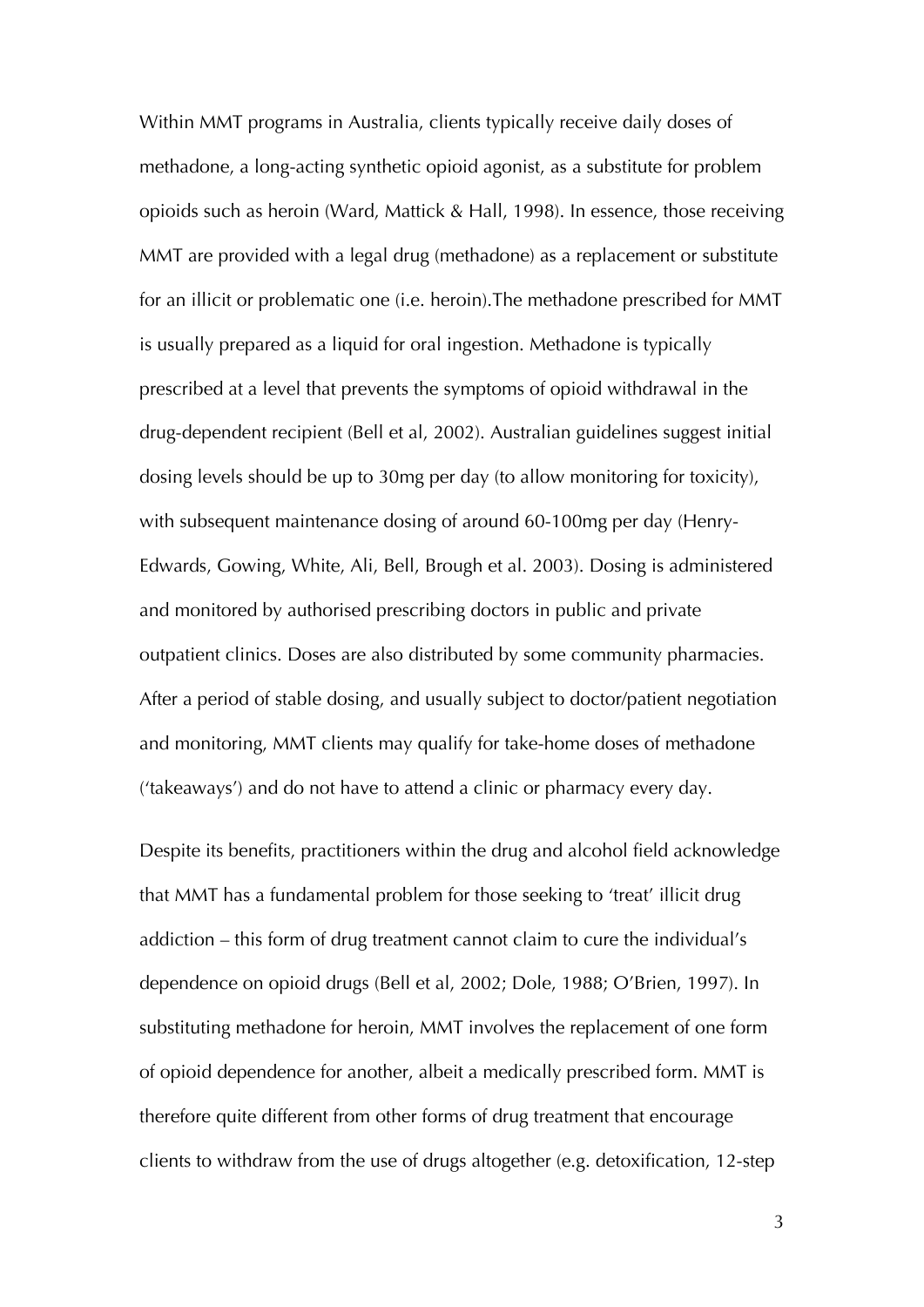programs). Explaining the continuation of opioid dependence under MMT requires some finesse on the part of substitution treatment advocates in order that MMT is not seen as a form of legalised opiate distribution. As Phillipe Bourgois (2000) has noted:

The contrast between methadone and heroin illustrates how the medical and criminal justice systems discipline the uses of pleasure, declaring some psychoactive drugs to be legal medicine and others to be illegal poisons (p.167)

Discriminating between the acceptability of legal and illegal substances (by defining some as 'medicines' and others as 'illicit drugs'), is part of the work that must be carried out in order to position methadone as a valid treatment for opioid dependence. More commonly, advocates of substitution treatment highlight the shift to institutional engagement and clinical regulation, and the subsequent 'stabilising' effects on clients' lifestyles, as one of the principal benefits of and justifications for MMT. Bringing drug users within the regulated system of treatment means that the use of street drugs of unknown origin can be replaced with known substances:

Supplying a drug in a "treatment" context is a dramatically different activity from supplying the same drug in an illegal street market. An illegal and expensive street drug of unknown potency and purity is replaced with a medication. The role of the consumer changes, from being an autonomous agent to being a participant in treatment (p.1151, Bell et al, 2002).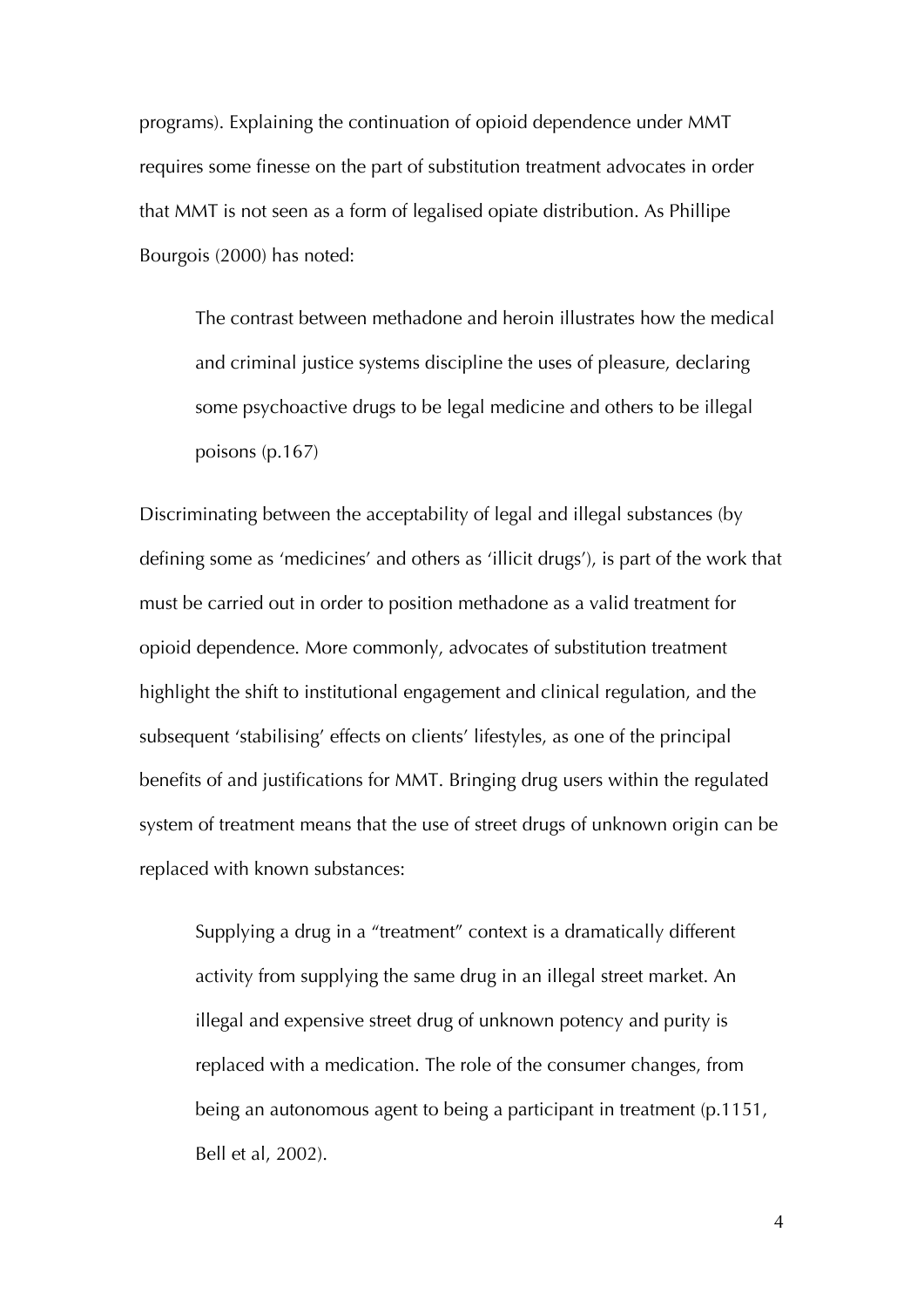Substitution treatment's acceptability and suitability is justified with reference to the 'knowability' of the treatment context (and the drugs used therein), but also to the apparent change in status of the drug treatment client from 'autonomous agent' to 'participant in treatment'. This change in the autonomy of MMT clients is significant, suggesting that part of substitution treatment's desirability is the perception that clients relinquish the freedom to pursue a drug-using lifestyle and instead willingly participate in treatment (where, by implication, they are subject to greater oversight and less free to act autonomously).

This change in the freedom or agency of clients is of course a quandary for advocates of substitution treatment, and (perhaps more pressingly) for the clients of treatment themselves. It is not clear whether clients can successfully engage in rehabilitation, avoid harmful drug use, and pursue stable or 'normalised' lifestyles, if their participation in treatment ties them to institutionalised or heavily regulated patterns of care, reduces their capacity for independent action, and maintains their dependency on drugs, albeit licit ones (Bell et al, 2002; Zajdow, 1999). If we wish to improve the experiences (and outcomes) of those in treatment, we must therefore consider how drug treatment clients exercise agency within the constraints of treatment, and negotiate feelings of dependency when receiving prescription drugs (such as methadone). These questions form the central focus of this paper.

While most studies of MMT focus on maximising treatment outcomes through issues such as dosing, administration and client retention (Lilly, Quirk, Rhodes & Stimson, 2000), few studies have considered the treatment experiences of MMT clients in general and the role of client autonomy or agency in particular. Those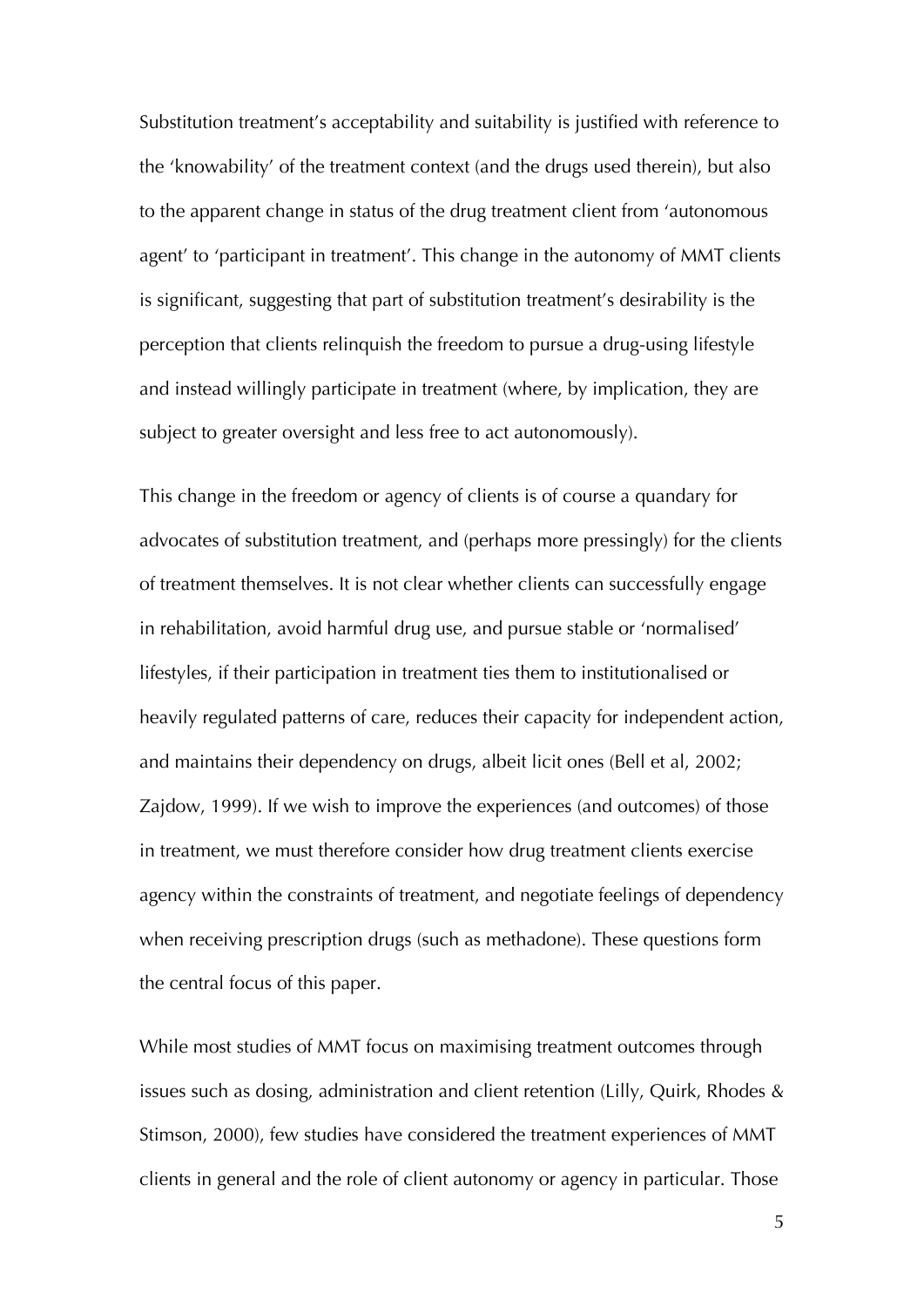that have suggest that clients actively test and negotiate the treatment systems of MMT, adapting to the constraints of treatment while retaining their own priorities for health and lifestyle.

Ana Ning's (2005) study of clients and staff at a methadone clinic in Toronto, Canada, suggests that MMT clients are actively involved in testing the limits of treatment regulations, trying to find favour with staff and attempting to maximise the benefits they receive from treatment (where benefits are not just 'treatment outcomes' as defined within regulations). Reporting on or gossiping about other clients, and dressing to impress those in authority, are examples of 'tactics' (de Certeau, 1984) clients use to adapt to the constraints of treatment. Ning deliberately characterises these client tactics as 'complicity', arguing that MMT clients recognise they must sufficiently adhere to treatment guidelines in order to not appear troublesome or difficult (and face penalties from staff), yet clients will inevitably seize opportunities within the regimented treatment system to gain modest personal benefits. Ning is clear to point out that clients' tactics are an inevitable response to the rigours of the MMT system, and not a sign of clients being 'non-compliant' (Wright, 1993), deficient or lacking skills (Treloar & Holt, 2006). MMT clients try to make treatment work for them within the broader context of their lives, adapting their treatment as 'one of many strategies towards health' (p. 372, Ning, 2005).

Ning's (2005) work is a corrective to bleaker analyses that see MMT as little more than a system of social control, implemented in ways that restrict and subjugate clients (e.g. Bourgois, 2000). Instead, it affirms that regulated subjects often find unexpected ways to act within the constraints of disciplinary power or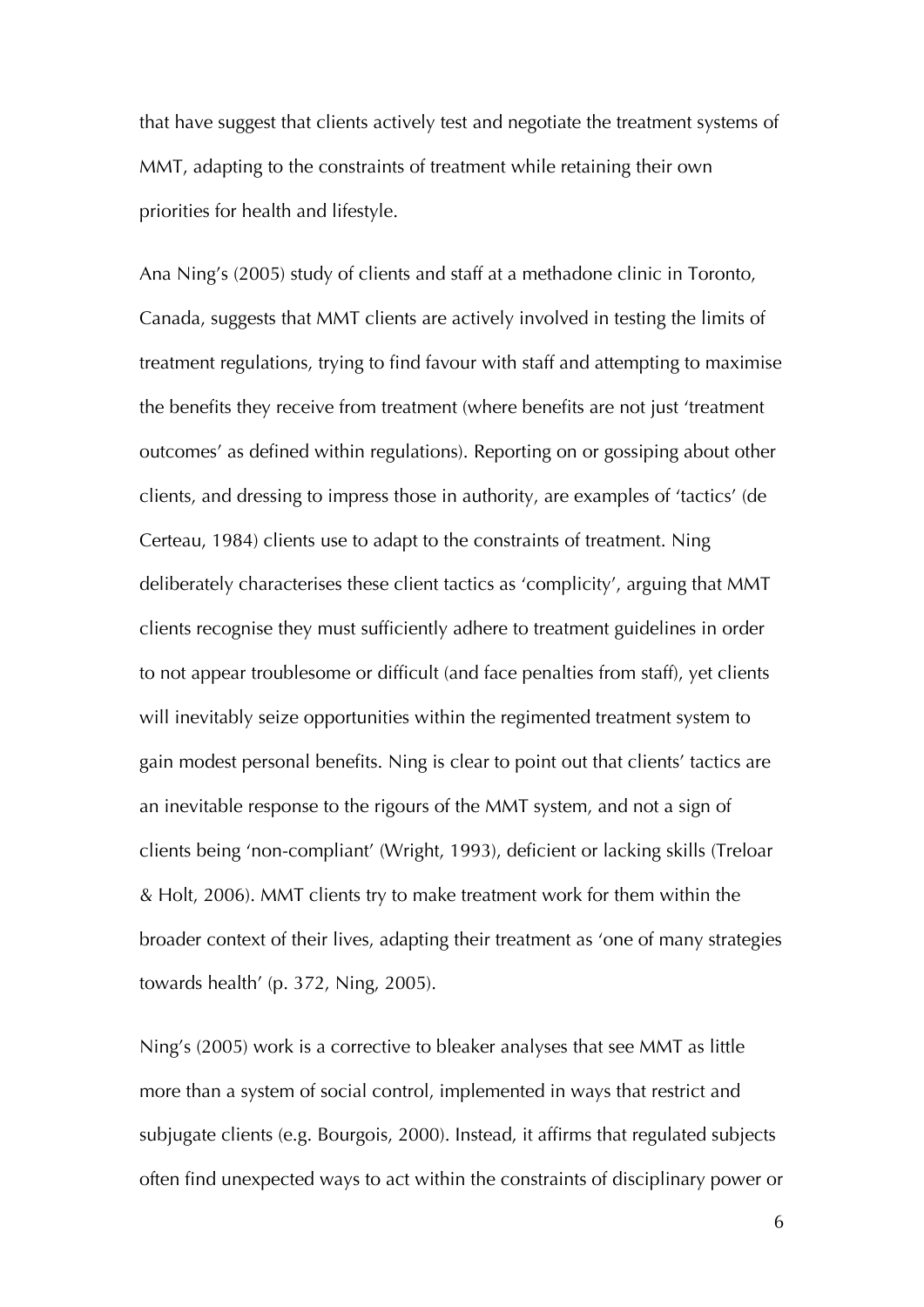expert knowledge, although this rarely results in a challenge to the terms of the system itself (de Certeau, 1984; Foucault, 1980; Holt & Stephenson, 2006). Complying with a MMT regime, and aligning oneself with the contemporary 'duty to be well' (Greco, 1993), may be an ambivalent experience for MMT clients, intensifying their practices of (self-)regulation and burden of responsibility (cf. Rose, 1989) but also opening up opportunities for action, many of which will be modest, covert or unexpected.

Emilie Gomart (2002, 2004) also makes issues of client agency central to her analysis of a French methadone clinic. In this clinic Gomart suggests that staff deliberately set out to find forms of 'generous constraint' (rules, suggestions and 'mini-contracts') that provoked activity and resistance among clients, with the aim of furthering client progress within treatment. Gomart's analysis suggests that staff recognised the tactics and agency of MMT clients and tried to harness this potential for action to improve treatment outcomes. The staff Gomart spoke to described how they tried to find the levers for change (such as the desire for takeaway doses, using urine tests to establish success in treatment, or how to agree a stabilised dose) that would both enmesh drug users within treatment and propel them towards rehabilitation. Gomart's description suggests the clinic is unusual in accommodating the difficulties clients have in adapting to treatment, while also using these difficulties as prompts for change. What is not clear from Gomart's analysis is whether clients experienced this form of MMT organisation as any more fair, just or beneficial than rigorously regulated forms of MMT, such as that described by Bourgois (2000). It is likely that even within the 'generous constraints' of the clinical setting Gomart describes, clients maintained their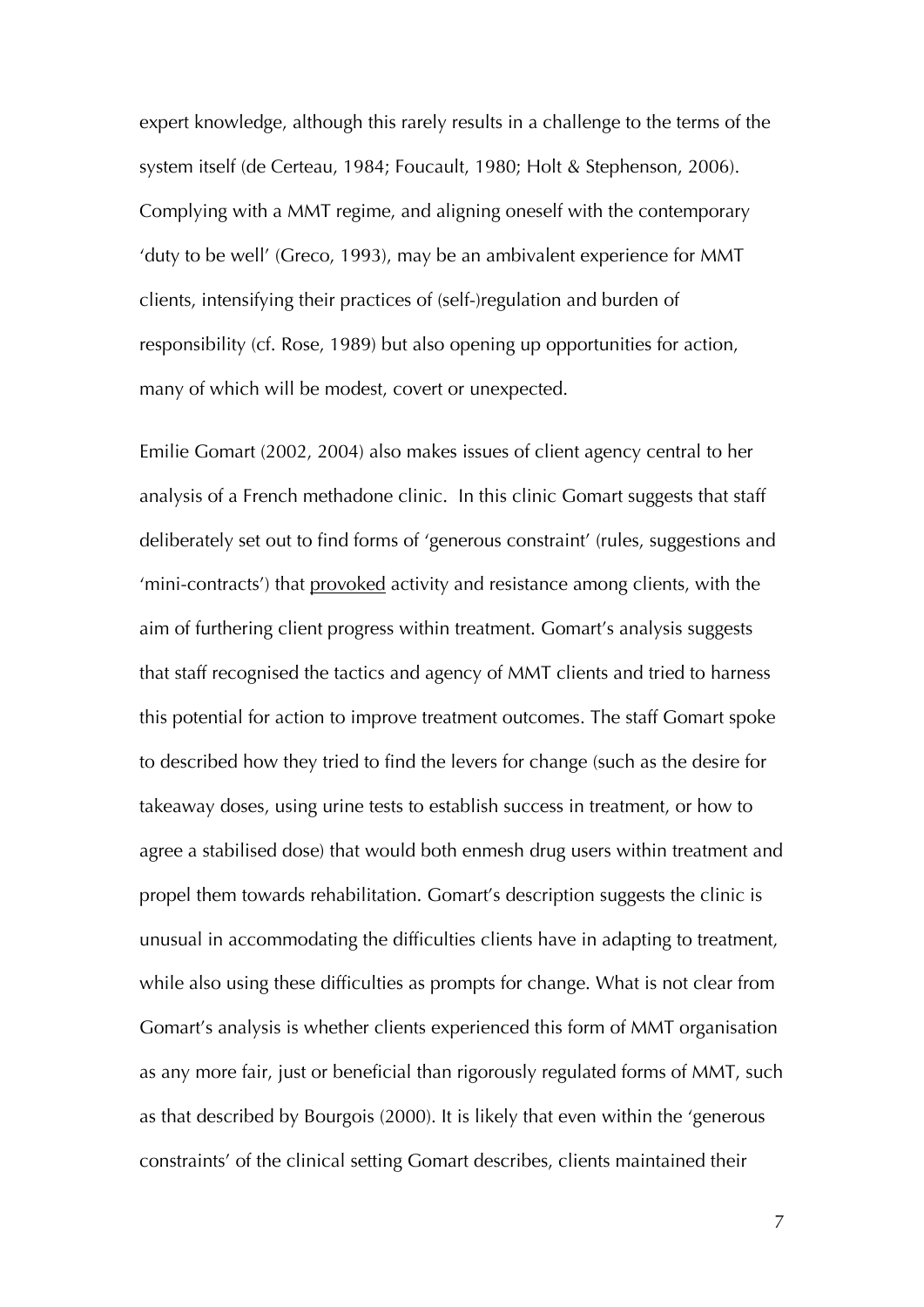own diversionary 'tactics' to preserve a sense of independence and a life outside the clinic.

The analysis presented in this paper echoes the work of Ning (2005) and Gomart (2002) in that it considers how Australian MMT clients exercise agency and experience dependency while participating in treatment, and how experiencing regulation and constraint may be productive of agency among clients in some circumstances. However, my analysis also shows that prescription drugs other than methadone, in this case, antidepressants, generate similar issues around dependency and agency for MMT clients. I therefore suggest that drug treatment clients may have very similar anxieties about medication to those of the general population, challenging the idea that drug treatment clients, having demonstrated a problematic relationship to illicit drugs, have an inherently 'excessive appetite' for drugs in general (Keane, 2002; Orford, 1985; Sedgwick, 1993). To situate these concerns, below I outline the common experience of mental health problems and related medications (particularly antidepressants) for drug treatment clients, and research that suggests people are often ambivalent about consuming medication over the long-term.

Compared with the general population, drug treatment clients are diagnosed with very high rates of comorbid mental health problems (around two-thirds meet diagnostic criteria), most commonly mood and affective disorders such as depression and anxiety (Callaly, Trauer, Munro & Whelan, 2001; Ross, Teesson, Darke, Lynskey, Ali, Ritter et al, 2005; Teesson, Hall, Lynskey & Degenhardt, 2000; Teesson, Havard, Fairbairn, Ross, Lynskey & Darke, 2005). Although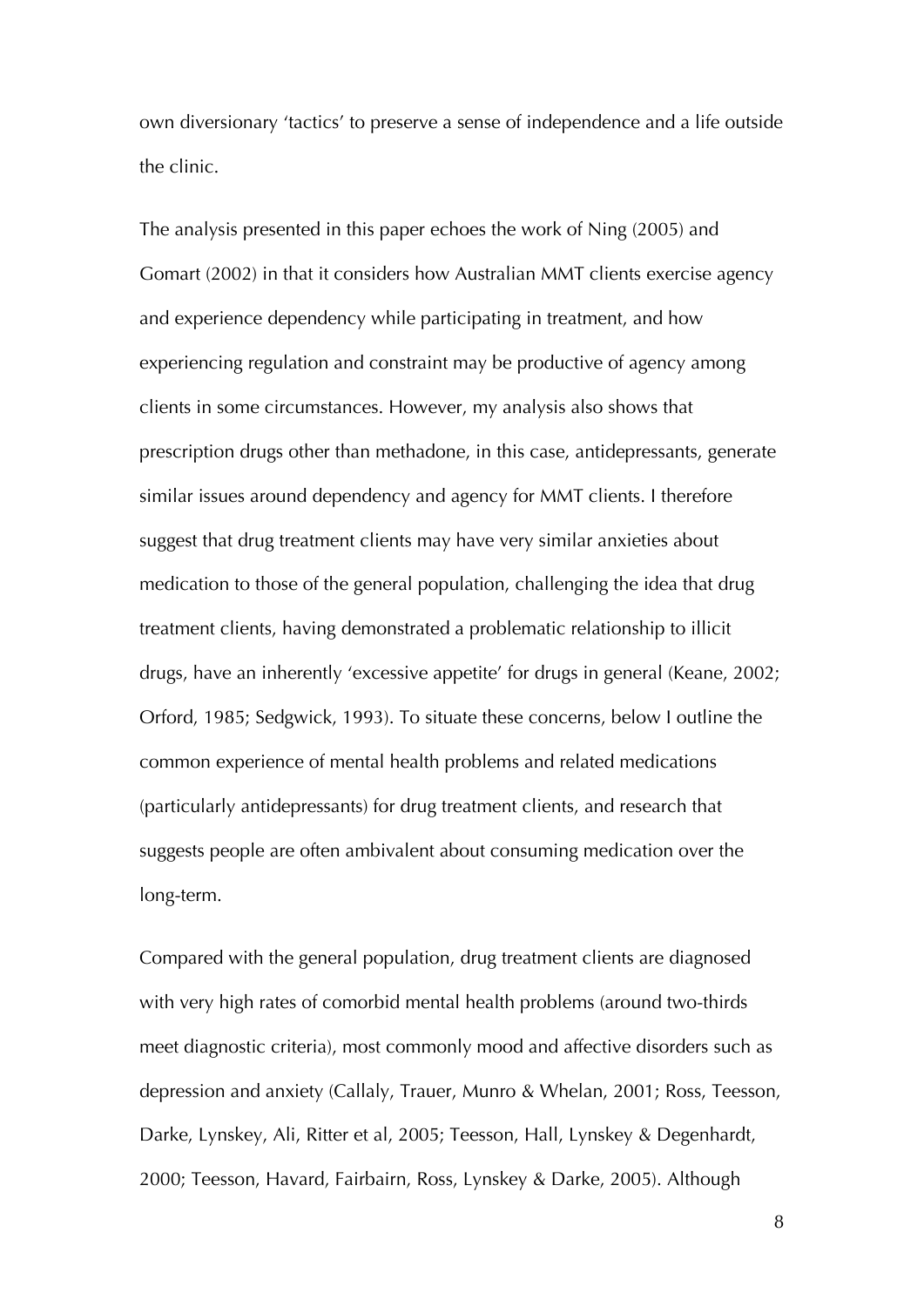some participate in psychological counselling or psychotherapy, within Australia drug treatment clients diagnosed with mood and affective disorders typically receive psychiatric medication as a frontline mental health treatment, as medication is a less resource-intensive mode of intervention. This means that drug treatment clients receiving substitution treatment are often additionally medicated with psychiatric drugs.

Psychoactive medications like antidepressants are designed to alleviate troubling, debilitating symptoms and, like MMT, help patients return to the realm of 'normal', productive life. Contemporary antidepressants, like Prozac, Zoloft and other selective serotonin reuptake inhibitors (SSRIs), are offered to clinicians and the public as targeted neurochemical interventions that allow us to cope with the 'exigencies of the life to which we aspire' (p.58, Rose, 2003). As in other countries, there has been a rapid increase in the prescribing of SSRI antidepressants in Australia since the 1990s (McManus, Mant, Mitchell, Montgomery, Marley & Auland, 2000).

However, like MMT, antidepressants rarely 'cure' or remove the causes of the problems they are designed to treat (Healy, 1997; Rose, 2003). In consenting to antidepressant treatment, patients may be committing themselves to a long-term reliance on these drugs; Australian guidelines suggest that antidepressant treatment should last for at least one year in the first instance (Ellis & Smith, 2002). This can be an uneasy experience, given that people are often uncomfortable taking medicines for long periods of time (Carder, Vuckovic & Green, 2003; Grime & Pollock, 2003; Pound, Britten, Morgan, Yardley, Pope, Daker-White et al, 2005). Discomfort in relying on medication is one of the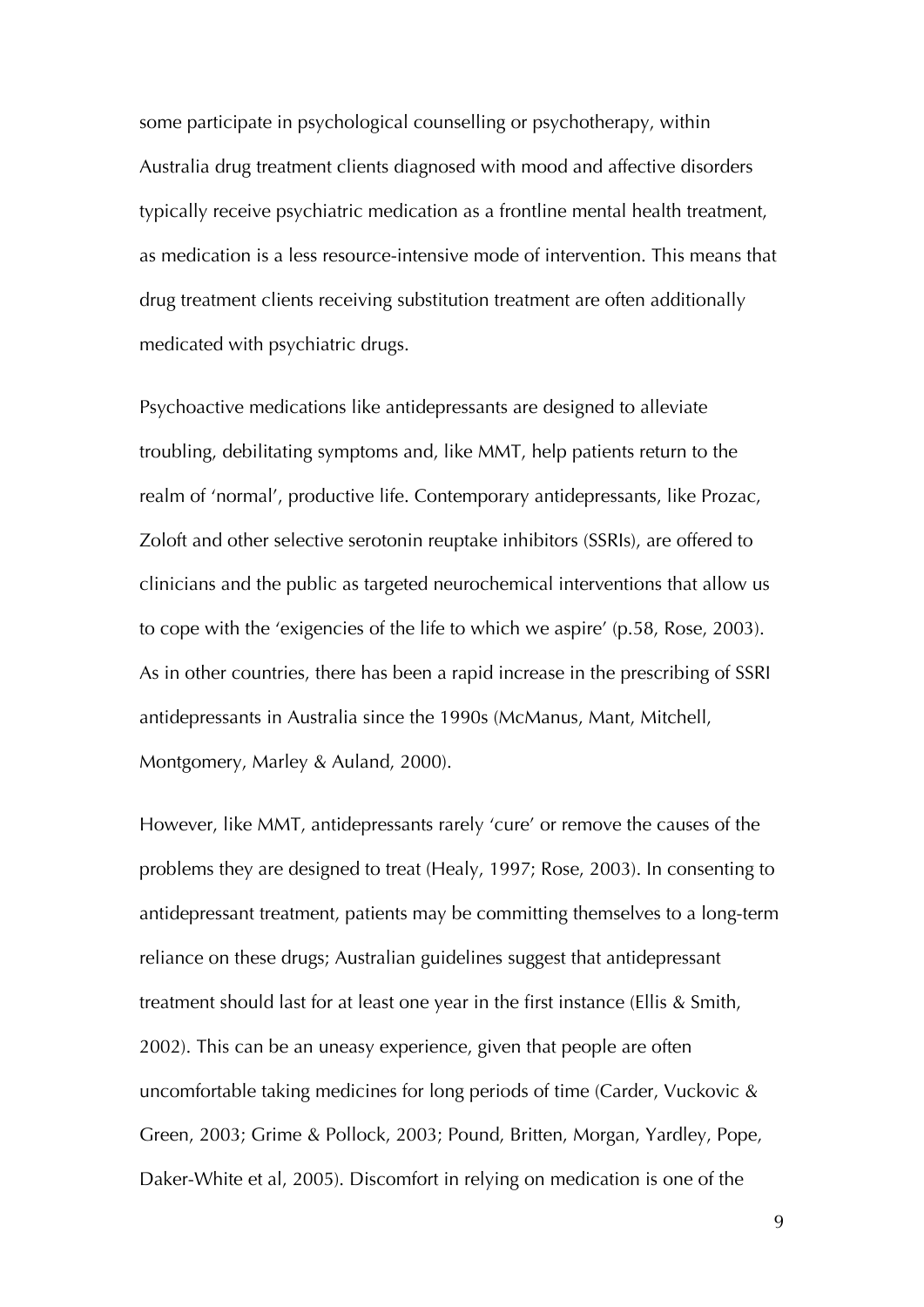many reasons patients give for not 'adhering' to their prescribed treatment regimen (Conrad, 1985; Grime & Pollock, 2003; Steiner & Earnest, 2000). Using antidepressants may stigmatise patients by identifying them as mentally ill or chemically dependent and necessitate strategies to manage the disclosure (or concealment) of pharmaceutical use and depression (Garfield, Smith & Francis, 2003; Grime & Pollock, 2003, 2004). Patients may also need to renegotiate their sense of self to incorporate long-term medication use (Carder, Vuckovic & Green, 2003). For drug treatment clients receiving MMT, a prescription of antidepressants or similar drugs can mean an intensification of concerns around their reliance on medicine, the risk of drug or institutional dependence, and the prospect of dealing with drug and mental health problems without resorting to pharmaceutical products.

In the accounts that follow, the ways that clients engage with methadone and antidepressants will be explored, illustrating how engagements with different medications can assist or hamper clients' attempts to act with agency. As will become apparent, it is not suggested that psychoactive medications in and of themselves produce agency or passivity, but that it is in negotiating the consumption of these substances within the constraints of treatment that MMT clients may discover unexpected capacities for action or unacknowledged anxieties about dependency.

#### *The study*

The interview material presented here was collected as part of a qualitative study of barriers and incentives to drug treatment for people with both illicit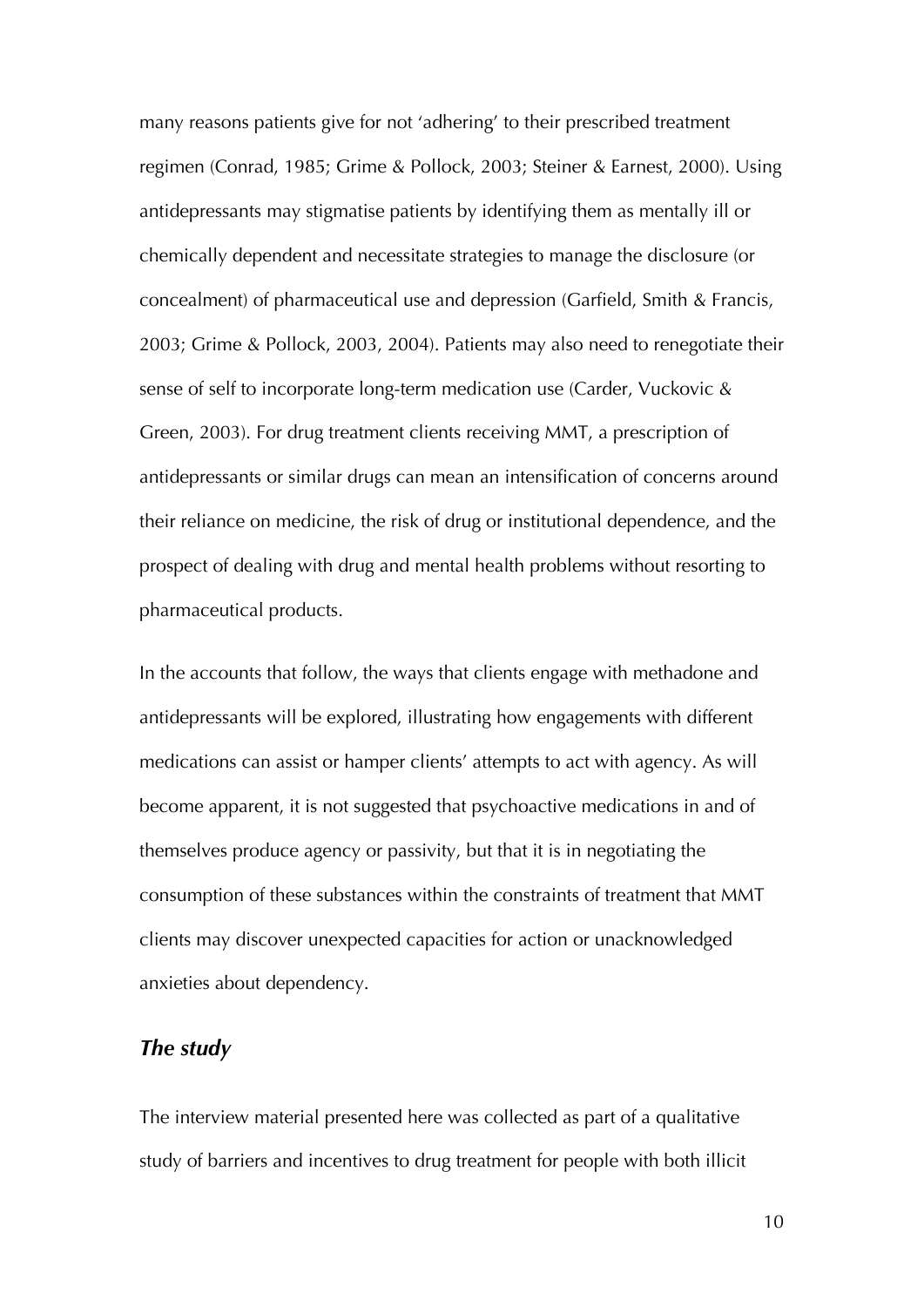drug and mental health problems. The study was conducted by the National Centre in HIV Social Research, the Australian Injecting and Illicit Drug Users League (AIVL) and LMS Consulting. Approval for the conduct of the study was granted by the University of New South Wales Human Research Ethics Committee and local ethics committees in all of the jurisdictions where recruitment took place.

To reflect a range of metropolitan and regional areas in Australia, participants were recruited from Brisbane (Queensland), Perth (Western Australia) and Sydney and Bathurst in New South Wales. Recruitment was achieved using peer recruitment (employing local drug treatment clients to find eligible people through social networks), word-of-mouth, and advertising in local drug treatment centres and user organisations. In each location, AIVL brokered access to drug user organisations (where available) and oversaw the peer recruitment process, ensuring that recruiters were adequately trained and supported in their work. Potential participants had the project explained to them and were screened for eligibility by a peer recruiter. To be deemed eligible, participants had to be able to give or withhold consent, be aged 18 or over, report a history of illicit opiate or stimulant use, have current or recent experience of drug treatment at a public or private institution (within the previous two years), and report a clinical diagnosis of (or treatment for) a common mood or affective disorder, such as depression or anxiety, during the previous two years.

Peer recruiters arranged interview times with eligible participants. Interviews were conducted face-to-face by a member of the research team (the author or a colleague) after participants were provided with a project information sheet and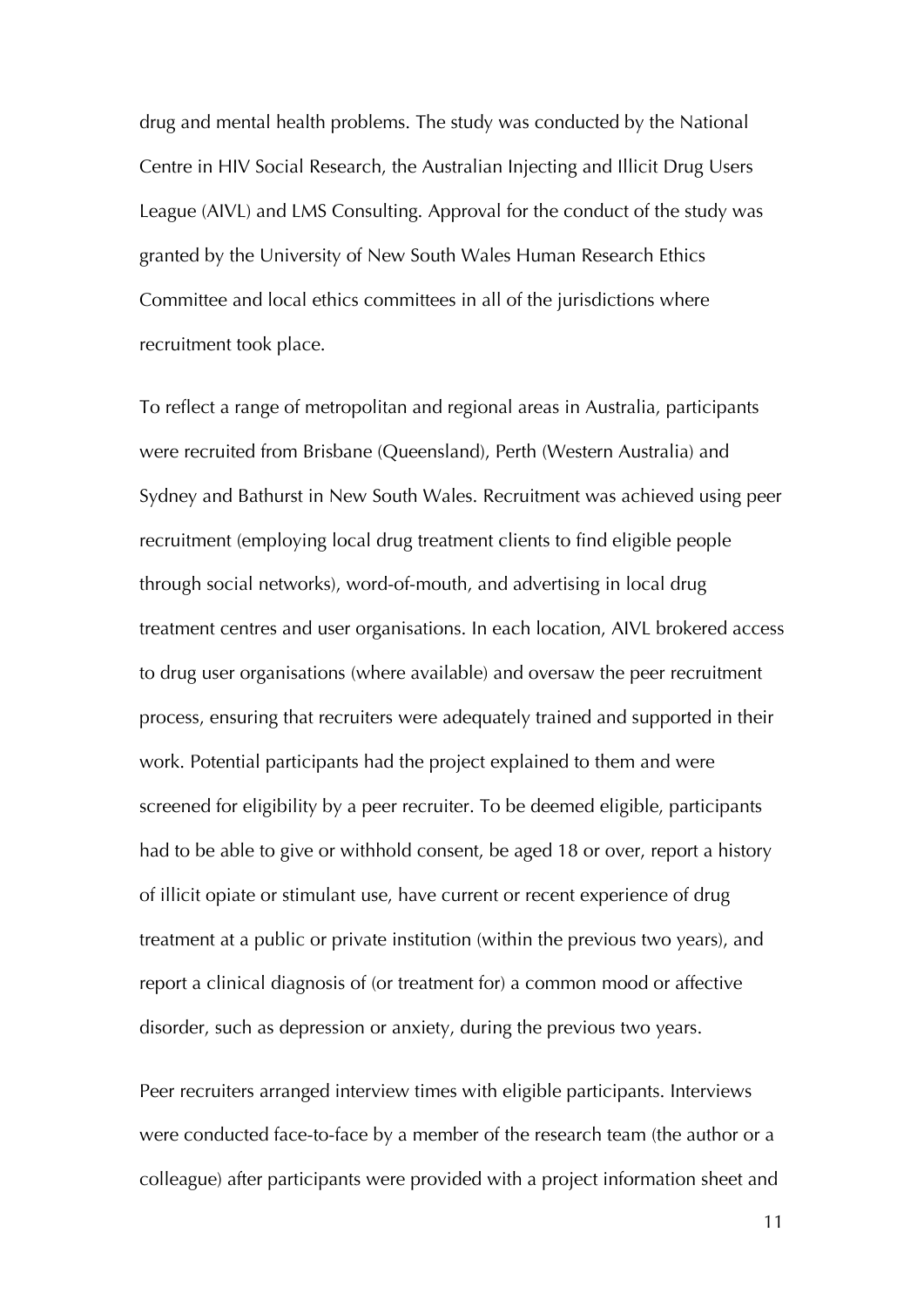had given written consent. The majority of interviews were held at local drug user organisations, with a minority being conducted at drug treatment or research centres or participants' homes. Interviews were semi-structured and tape-recorded, focusing on drug use history, experience of drug treatment, mental health background and mental health treatment. Interviews lasted up to one hour. Participants received AU\$20 expenses for taking part in the study.

77 consumers of drug treatment services were recruited across the four sites. The mean age of participants was 37 years with an equal representation of men  $(n=39)$  and women  $(n=38)$ . The majority of participants were Australian born (n=63) and 12 reported Aboriginal or Torres Strait Islander heritage. All participants had sought drug treatment after problems with illicit opiate or stimulant drugs, particularly heroin and amphetamines. Nearly all the participants (n=70) had received or were receiving substitution treatment (most commonly MMT), and a similar number (n=73) had received a diagnosis of depression during their treatment history. Less than a third of participants (n=22) had received a diagnosis of anxiety.

After being transcribed verbatim, checked for accuracy and de-identified, interviews were coded by the research team according to main areas of interest (e.g. experiences of substitution treatment, relationships with doctors, mental health background) and entered into NVivo qualitative analysis software. Analysis proceeded by taking each main area of coding in turn and looking for patterns of consistency and points of difference, drawing on the core procedures of post-structuralist discourse analysis (Potter & Wetherell, 1987; Willig, 2001). Points of connection (or contradiction) between coded areas were also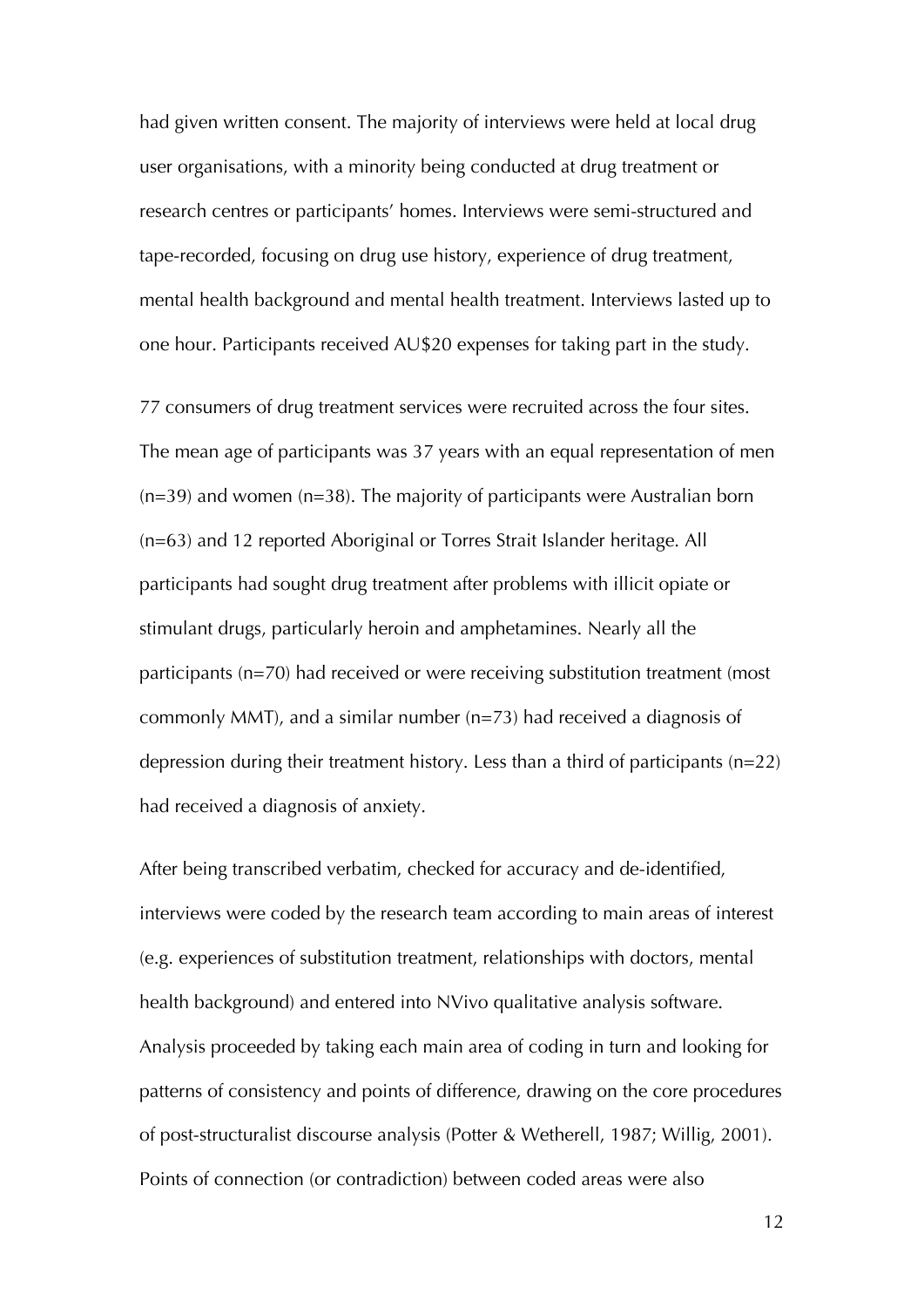identified. The experience of different types of medication, particularly MMT, antidepressants and other prescription drugs, was identified as an area warranting further attention and provided the starting point for the analysis presented here. All quoted participant names are pseudonyms and other identifying details have been removed or changed.

#### *Methadone maintenance treatment*

'It [methadone] makes me feel like a normal person. There's no highs, there's no lows, there's no wanting to use, there's no… you're just a normal person. The only thing I do different to everyone else is that I need to go to a chemist every day' (Craig, 30 yrs old)

For participants like Craig, the experience of MMT was strongly aligned with the broad aims of most substitution programs – returning clients to a semblance of normal life. Craig felt that methadone had helped him overcome his desire to use heroin, and that his moods no longer fluctuated as much as when he was using heroin. Despite having to go to a pharmacy every day to get his methadone dose, Craig felt that he had become a 'normal person' through MMT. For others, the experience of methadone was not so benign:

'…if it was effective treatment I'd tolerate that but it's just not an effective treatment and the idea of eventually having to withdraw from methadone is just too daunting. I never want to do it again, at all. It's really awful. If um…it's ridiculous the methadone program it's so… rigid, which is never going to change because it's sort of, it's just never going to, the whole culture is against what would be necessary.' (Richard, 35 yrs old)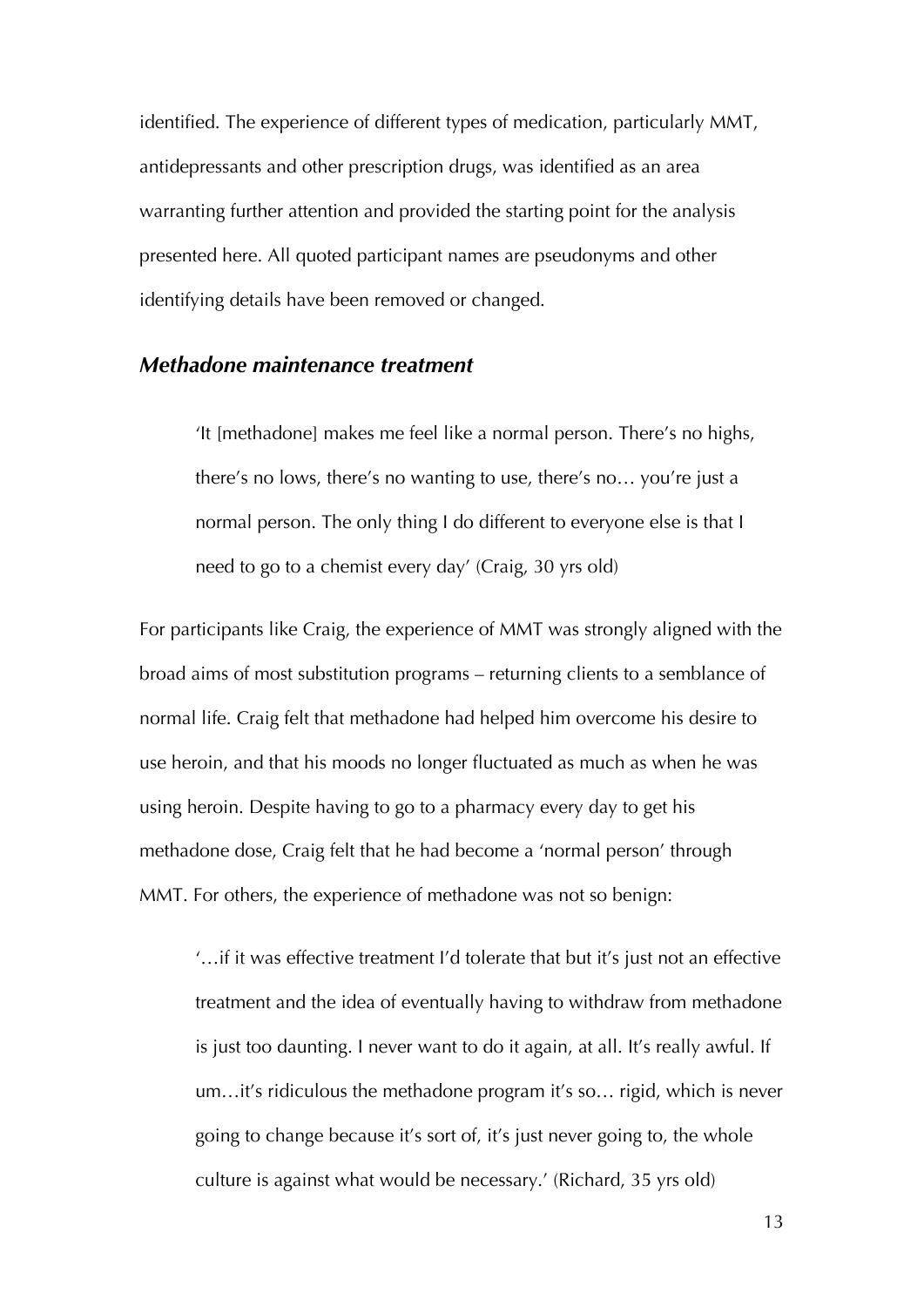'…it was good because it stabilises you and y'know, you're not hanging out everyday and you can, y'know start getting your life back together, go to work. Um the problem with methadone is that you're chained to it, y'know? You can't go away without a lot of drama organising takeaways or getting doses somewhere else so, y'know that's, that's the worst part about being on methadone is having to go there every day' (Kate, 44 yrs old)

Many participants described their anxiety at becoming dependent on methadone, not only in terms of physical dependence on the drug but also in terms of being 'chained' to the restrictions of the MMT program (the phrase 'liquid handcuffs' was often used to describe the experience of MMT). While some were fearful about methadone withdrawal (which most, like Richard, agreed was 'really awful') and their prospects of eventually getting off methadone, it was equally common for MMT clients to resent the restrictions placed on them by participating in the program. Attending for dosing every day, restrictions on takeaway doses, and not being able to travel for work or pleasure were just some of the frustrations commonly reported by clients like Kate. The idea of a 'treatment' that maintained dependence (on the drug and on the institution delivering treatment) was difficult for clients to rationalise and could be seen as a threat to recovery:

'…that's the only problem with methadone, it drags you back to the same mindset you had when you started it, you have healed in other ways but, the raw addiction is still there and that can overpower your other thoughts at the time and it can ruin your treatment as you go back into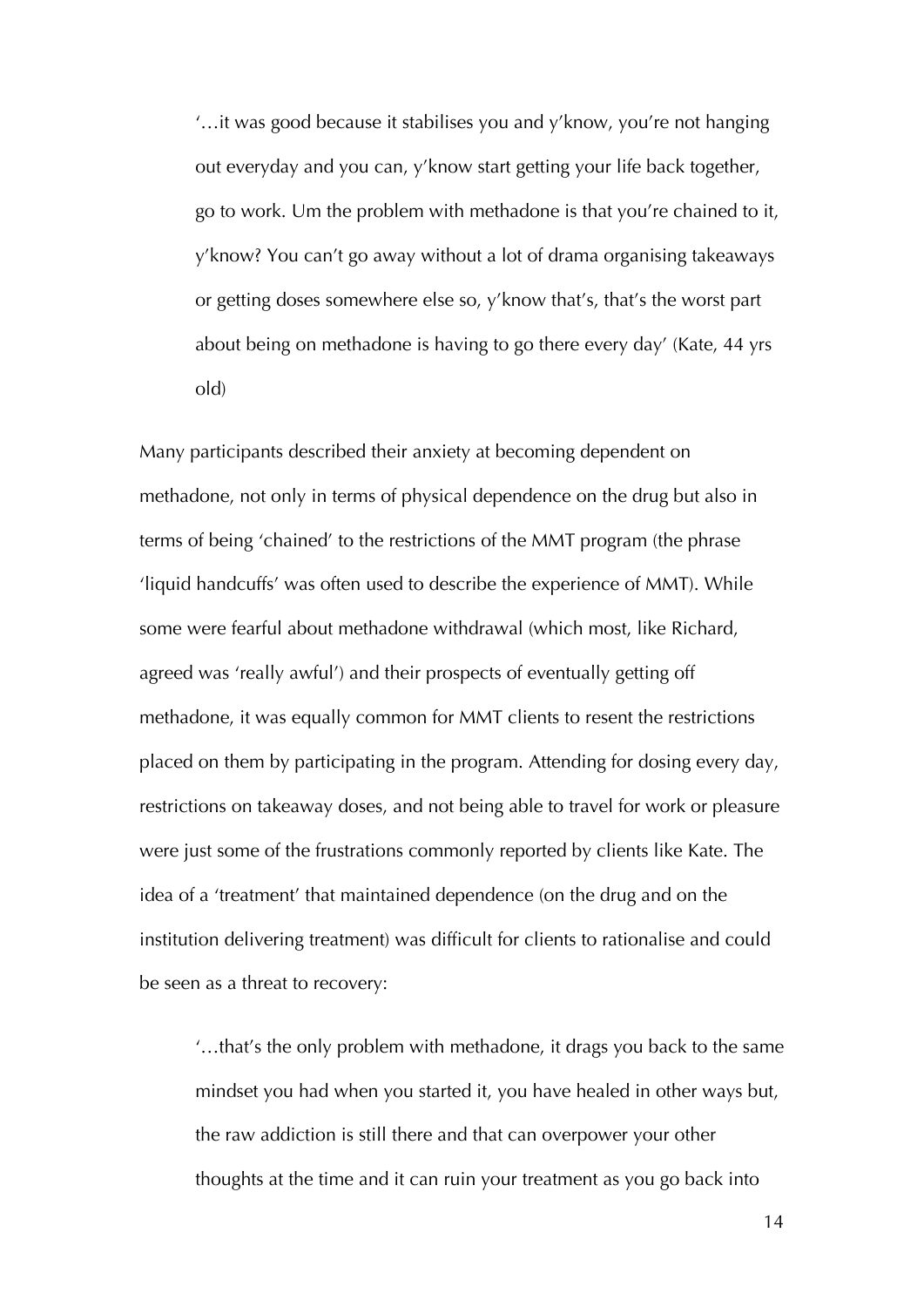that mindset. You've got to keep reminding yourself that you're not an addict so much any more but you're just getting through this healing period' (Bruce, 44 yrs old)

'For me to cope and not feel so scummy, I'd tell myself 'Oh, it's just the medicine I have to take' and that's how I dealt with it [methadone]. But um in the beginning I could come off it easily and not go on it for eight months or even a year one time but then, each time I got back on it, it became harder to get off it.' (Stuart, 40 yrs old)

Clients like Bruce and Stuart (who had both experienced many years of MMT) had to work to maintain the idea that methadone was a treatment or form of therapeutic medicine, and not just another form of addiction requiring intervention. Bruce, in particular, suggests that clients must actively work against the restrictions of treatment in order to make progress. However, the similarity of the treatment to the drug problem it was designed to alleviate was often too apparent to clients, making it difficult to feel that they were making progress in 'recovery' or 'healing'. The sense of dependence on methadone was matched by a common desire to be free of the program, to become independent. For many their level of dosing (how many milligrams of methadone they were receiving each day) became an important marker of their success in managing their reliance on methadone:

'I'm only on 30mg, so, like I'm not on 100 or nothing like that. I've never been over 60, y'know like I don't really use it and I didn't really need to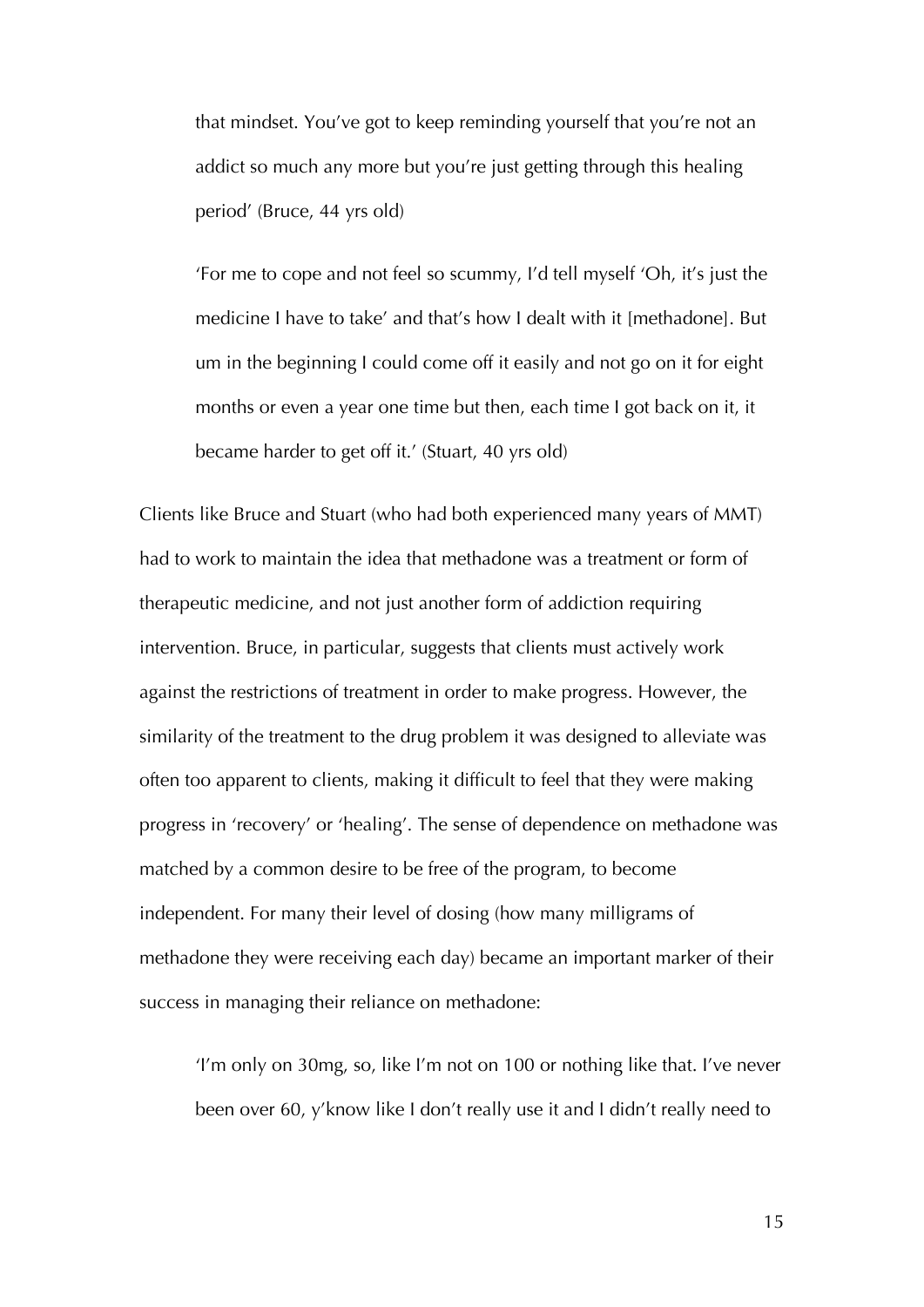go up that high. Um, yeah, just on a maintenance dose.' (Mark, 26 yrs old)

Achieving a low and stable dose held some importance for participants like Mark, as it appeared to suggest that they 'didn't really need' methadone and could explore the prospect of leaving treatment at some point in the future. However, many of the longer-term clients had experienced alternating periods of low and high doses and did not view a low daily dose as inevitably leading to further reductions. Although the idea of being 'free' of methadone was valued, participants often recognised that remaining in the program continued to be necessary to avoid problems with heroin use. John was one of the participants who had reconciled remaining on the program by emphasising that methadone gave him a choice about using heroin or not:

 '…at the moment I am quite happy to find a maintenance dose which strikes a reasonable balance um, I don't want to go too low coz I know if I start lowering my dose too much, too quickly I'll go back to using which I don't want to do, on the other hand I don't want to be on a dose so high that I can't use ever. And it's funny it's one of those, just knowing that I can is nice even though I choose not to. And I suppose it's more empowering as well, I think 'I've got the money in my pocket, I could use heroin if I want to but I choose not to'' (John, 34 yrs old)

For John, striking 'a reasonable balance' between methadone and heroin was important in giving him a sense of control over his drug use. John felt he had arrived at a methadone dose which prevented him returning to regular heroin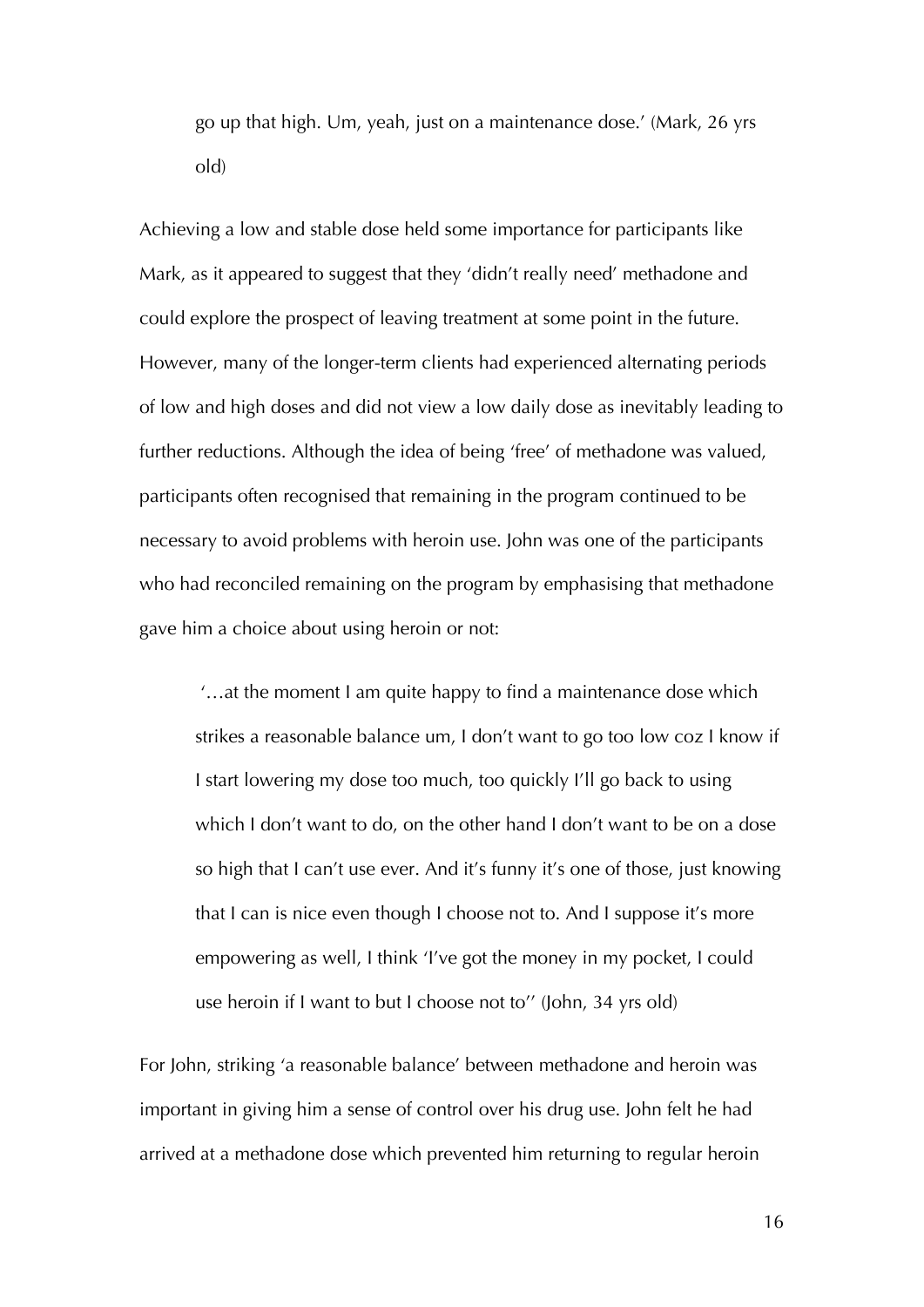use (a 'habit'), but which did not preclude the occasional 'taste' of heroin for pleasure. In many respects, John gives the impression of managing both his methadone and heroin use, playing one off against the other to achieve the most strategic benefit and balancing the cultural demands for both control and release in the management of his health (Crawford, 1984). This appears to be an example of controlled and strategic drug use (Parker, Williams & Aldridge, 2002; Zinberg, 1984), a modest exercising of agency within the broader confines of treatment like the client 'tactics' described by Ning (2005).

#### *Antidepressants*

Nearly all the participants recruited into the study had received a diagnosis of depression at some point during their experience of drug treatment. Many of these people had been prescribed antidepressants (most commonly SSRIs) to cope with depression and many had been prescribed a number of different antidepressants over time. Participants often had extensive 'medication careers' (p. 414, Carder, Vickovic & Green, 2003), recounting experiences of many different pharmaceutical drugs. The main positive effect of taking antidepressants reported by participants was a reduction in severity of symptoms of depression, giving participants a greater sense of control over their lives:

'Yeah they've made a difference, I was able to cope for the first time without being overwhelmed with my feelings. Just get stuff done, get more structure in my life.' (Helen, 24 yrs old)

However, often the same participants could report side effects or problems in taking antidepressants. Common side effects that participants attributed to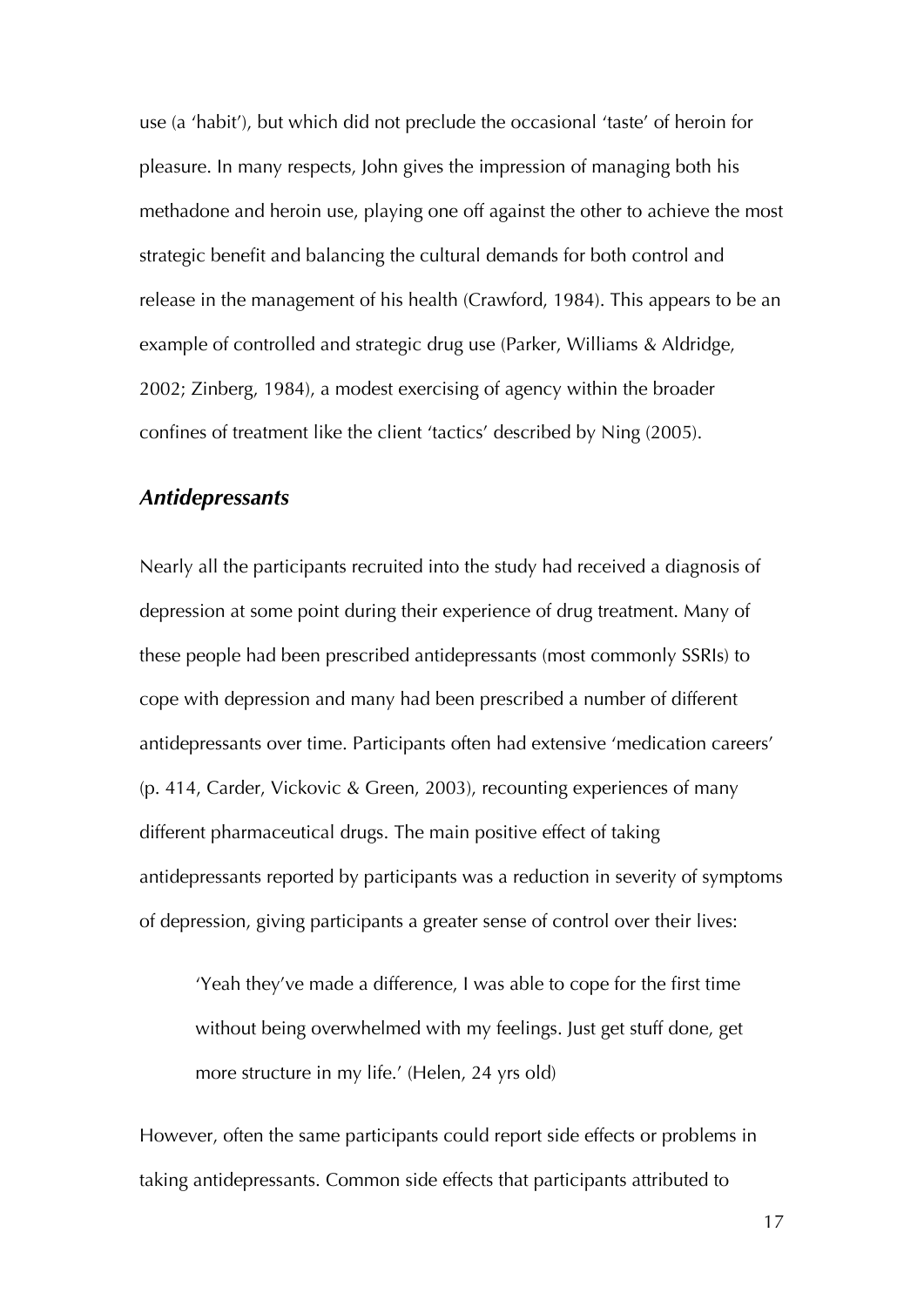antidepressants included tiredness, dizziness, nausea and disturbed sleep. For some the effect of antidepressants was to 'dull' their experience of everyday life, erasing both the highs and lows associated with 'normality':

 '…it was like blurry vision in the morning and you had a hangover and a furry tongue and do you know what I mean? That feeling, that just a horrible, ahh, so I just stopped taking them altogether' (Jack, 41 yrs old)

 'I missed the high highs. Y'know, I miss my highs and the lows are part of life I'd come to accept. But the highs I missed, y'know, and that sort of plateau that antidepressants put me on I didn't enjoy really.' (Francis, 38 yrs old)

For participants like Francis, although antidepressants alleviated the 'lows' associated with depression, the unexpected flattening of the 'highs' he had previously experienced was of some concern. Not being able to experience the extremes or 'rawness' of life was seen as a reason to stop taking antidepressants. Side effects (or unexpected or unwanted effects) were often cited as a justification when participants decided to stop taking antidepressant medication. For others, the apparent ineffectiveness of the medication they were prescribed was a source of frustration and another reason to reconsider taking it. For these participants, any noticeable beneficial effect would have been welcome:

'Antidepressants, Zoloft um all those other ones, y'know what I mean and it's supposed to, they kick in after a while, they kick in after a while, y'know what I mean like, fuck I've been taking them for six months, when are they gonna kick in?' (Geoff, 37 yrs old)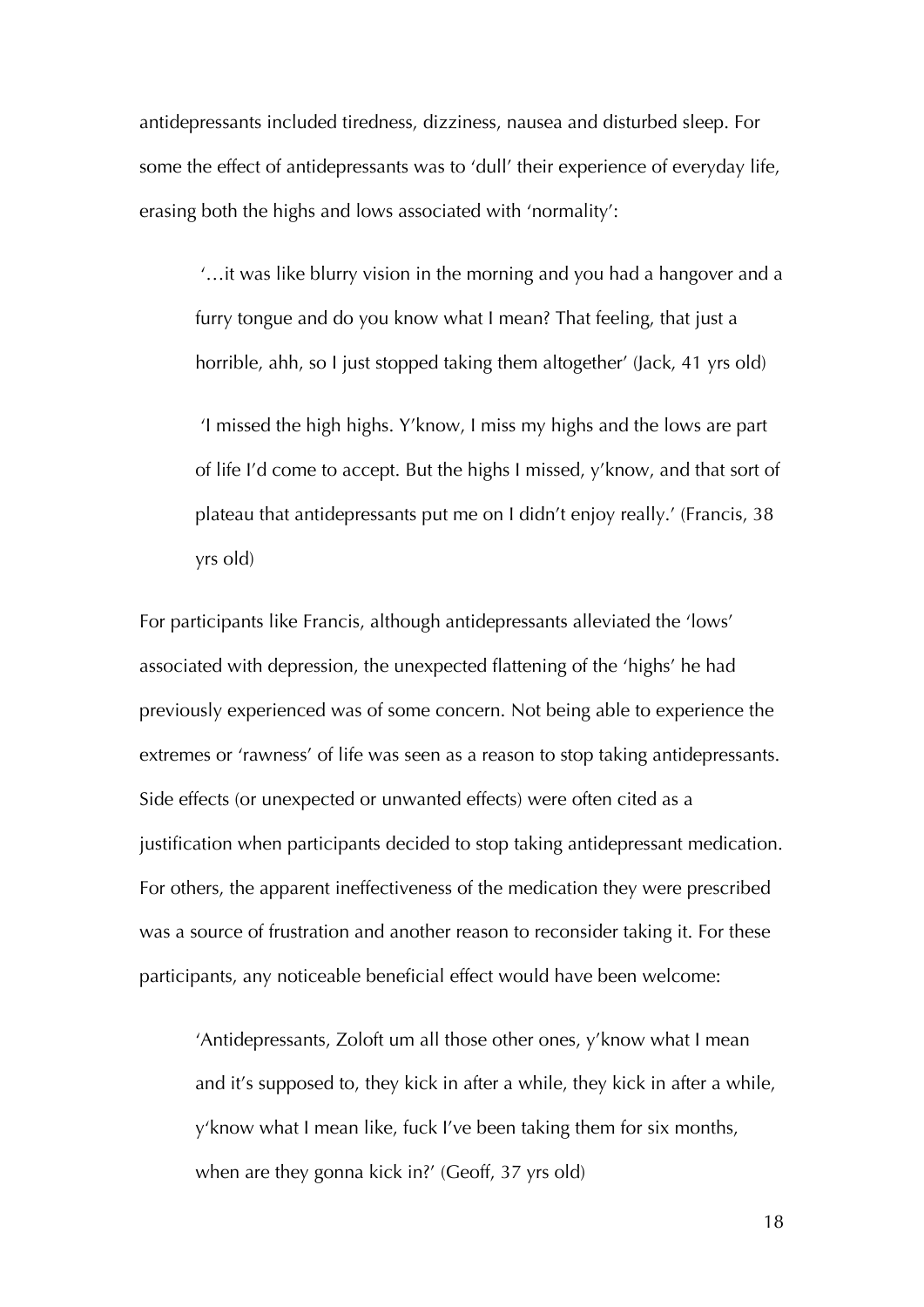'Okay so I was on antidepressants for a while and, and they reckon with antidepressants y'know, you can't tell whether they're helping or not, people around you can, y'know which was sort of this kind of spurious way of saying 'you might think they're not working, but they are really, believe me,' y'know and so I stopped taking them, and I mean I didn't really feel that different.' (Peter, 38 yrs old)

In cases like Geoff and Peter's, participants believed that antidepressants might help them and persevered in taking them even when they did not notice any changes in their mood or behaviour. However, the ongoing absence of noticeable or recognisable therapeutic effects (particularly, we should note, for clients who had experience of drugs having fairly immediate or dramatic effects) was associated with participants quitting their medications. Not feeling 'that different' after stopping taking antidepressants (as Peter described) was then often cited as additional proof that the drugs had been ineffectual. Other participants were ambivalent about taking additional medication and could refuse to take antidepressants, despite or perhaps because of their problems with drug dependence:

 '…some people can judge you and say 'he's on antidepressants' or 'he's on methadone, he's not clean' or y'know, it's about within myself whether I think I am clean or not or whether I am happy with being on medication or whether I am not happy being on medication... and I have never really been happy being on medication, it's been just like a last option...' (Matt, 42 yrs old)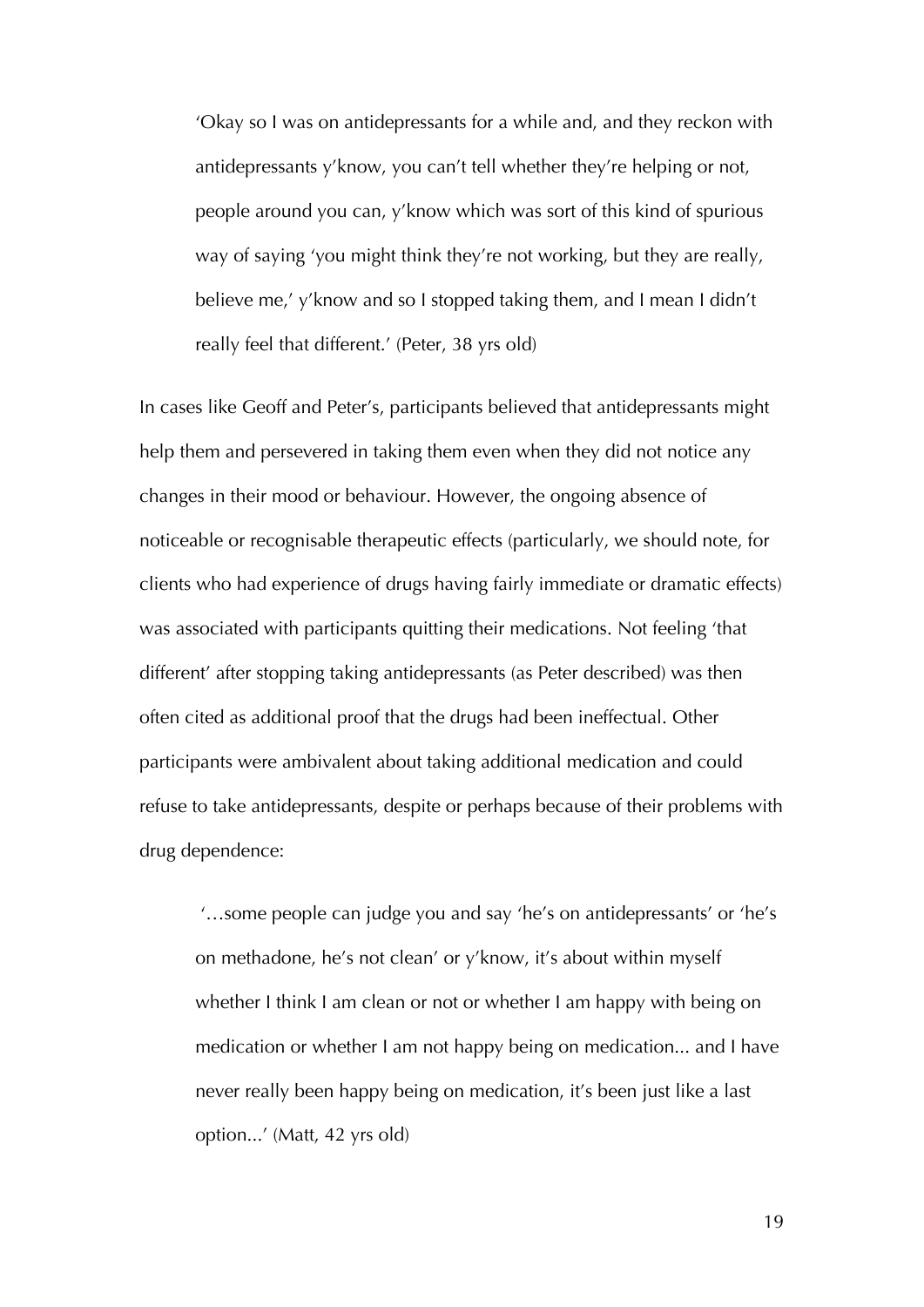'I really don't want to enter into a chemical regime to try um to do anything about it [depression]. Um… I think a job would cure it.' (Tom, 48 yrs old)

Matt and Tom express common reservations about taking medicines. For Matt, taking any form of medication clashed with his belief that he should be 'clean' or free from all drugs (Matt had been a keen participant in the abstinence-based, Narcotics Anonymous program). For Tom, he did not believe that his depression would be 'cured' by drugs and thought that re-engaging in the workforce would be a better solution. Ambivalence about taking medication (or medication in addition to methadone) was linked to participants moderating their use of antidepressants, despite the advice of doctors:

'I use Cipramil more like a bandaid now. I'm prepared to go on it for a two to three months period and then stop. I've had doctors tell me in the past that they would like me to stay on it but I just don't like that idea. Yeah, so I use it as a bandaid.' (Stuart, 40 yrs old)

The anxieties MMT clients have about antidepressant medication and the reasons they give for modifying or stopping antidepressant use are remarkably similar to those found in studies of patients receiving antidepressants but not in drug treatment (Bultman & Svarstad, 2000; Grime & Pollock, 2003, 2004). It is interesting to note that the absence of intended, noticeable or therapeutic drug effects, the presence of undesirable effects, or ambivalence about taking additional medication often seemed to motivate agency (decisions about treatment) in drug treatment clients. Agency was thus often incited by problems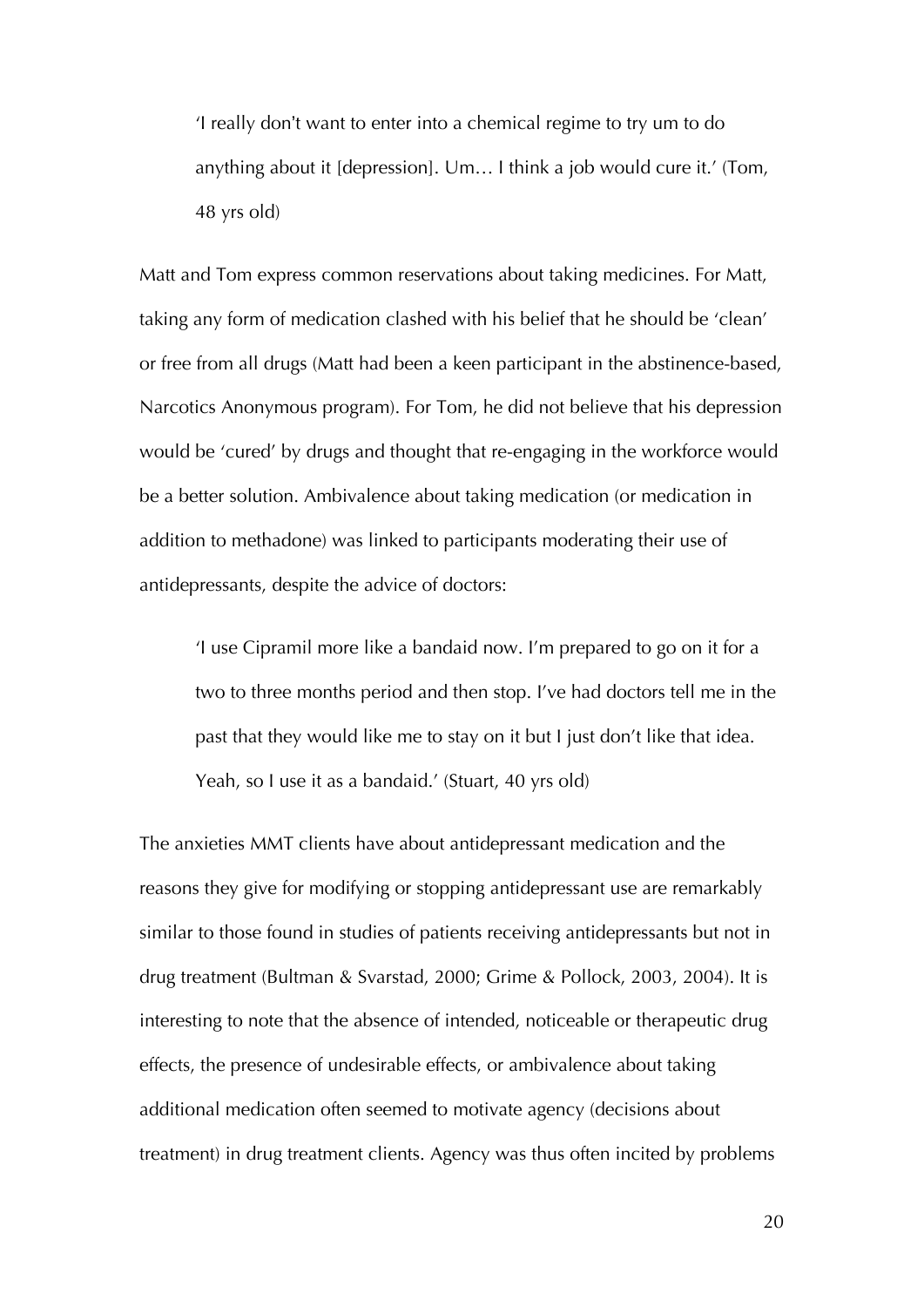with antidepressant treatment, rather than the success of drugs in ameliorating symptoms. While refusing antidepressants, deciding to stop taking medication or moderating one's dose (generally without discussion with doctors) could be characterised as 'non-compliance' within a biomedical framework, we could equally regard these instances as patients taking control of their treatment to alleviate common anxieties about chronic medication (Carder, Vuckovic & Green, 2003; Conrad, 1985; Steiner & Earnest, 2000; Pound et al, 2005; Wright, 1993).

#### *Discussion*

The material presented here challenges a number of common assumptions about drug treatment clients, particularly the idea that former or current drug users have an inherently excessive appetite for psychoactive drugs or that they lack the willpower to make decisions about treatment (Keane, 2002; Orford, 1985; Sedgwick, 1993). It is also raises interesting questions about how treatment can encourage agency without intensifying anxieties about dependence, and whether, as Gomart (2002) suggests, a degree of 'generous constraint' within treatment can encourage rehabilitation among clients.

Those receiving MMT or antidepressants can appreciate the beneficial effects of these treatments, aligning themselves with treatment goals and trying to use therapeutic drugs to return to the path of productive, self-regulating citizenship. Participants rarely refused their cultural 'duty to be well' (Greco, 1993). However, in their attempts to become productive, rational, healthy subjects, anxieties about dependence (on drugs, treatment or institutions) often became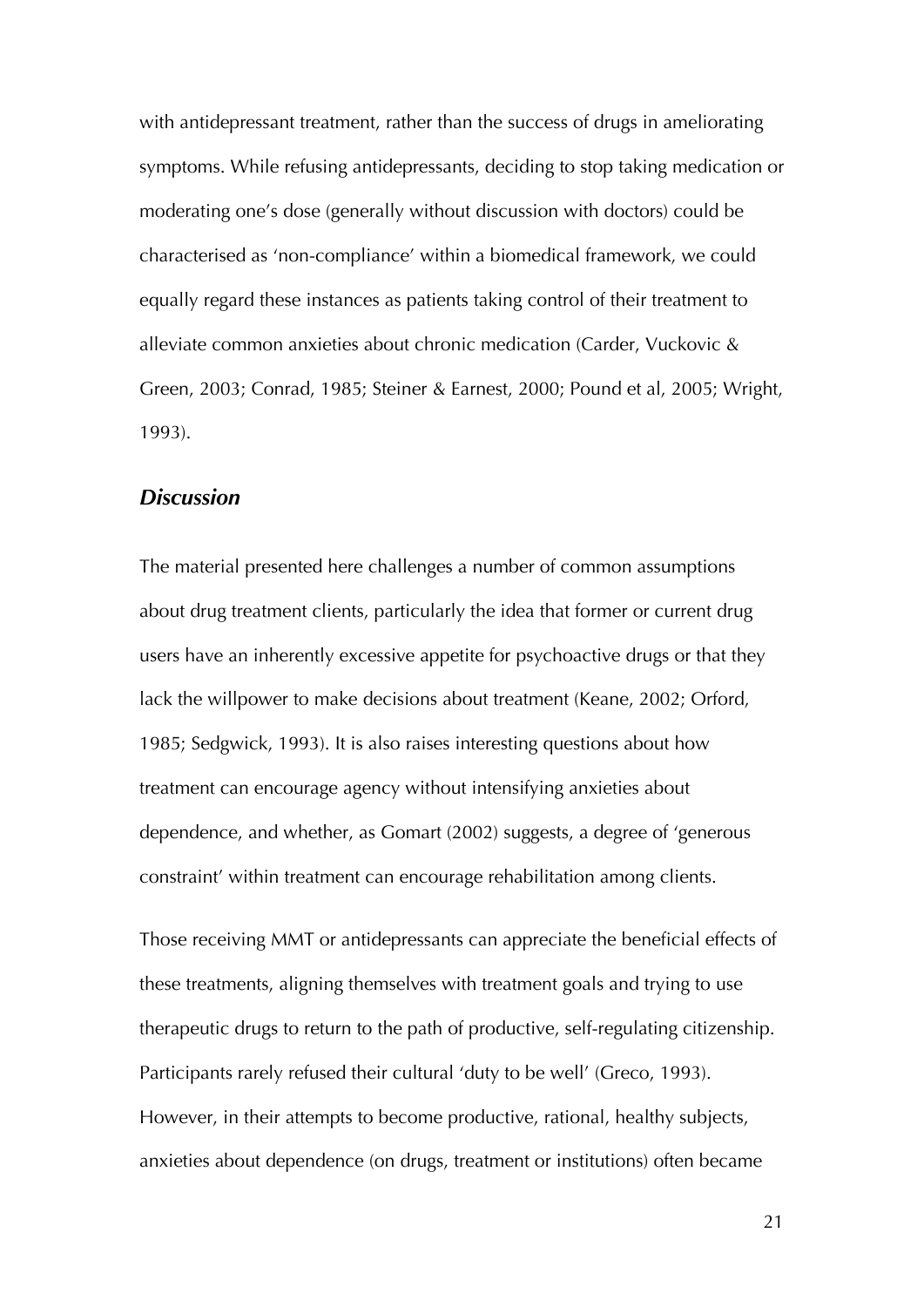intensified (see McKeganey, Morris, Neale & Robertson, 2004). This appears to be one of the consequences of encouraging neoliberal, self-regulating forms of citizenship within drug treatment (Moore & Fraser, 2006), but whether anxieties about dependence can act as levers for change and generate beneficial progress for clients receiving MMT, as Gomart (2002) suggests, is open to question.

When they found that participating in the program emphasised their dependence on medication and tied them to clinical supervision, MMT clients struggled to see methadone as a 'treatment'. This is perhaps no surprise, given the pejorative connotations of 'dependence' and the cultural value assigned to attaining 'independence' (Fraser & Gordon, 1994; Keane, 2002; Reindal, 1999; Room, 1985). The intensification of a sense of dependence within the treatment program could strengthen participants' desire to be free of drugs (both licit and illicit), but participants rarely described successful experiences in quitting methadone under these circumstances (see Lenné, Lintzeris, Breen, Harris, Hawken, Mattick et al, 2001).

Although it is true as Zajdow (1999) notes that 'Indefinite MMT does not allow for a drug free existence' (p.76), I do not want to suggest that MMT is an inherently problematic therapy or without benefit, or that we should automatically assume that a 'drug-free existence' is better than one that incorporates medication. However, what is clear from the current study is that, like other consumers, MMT clients may be ambivalent about dependence on any drug, including methadone and antidepressants. This anxiety about dependence may be an integral part of trying to become a rational, decision-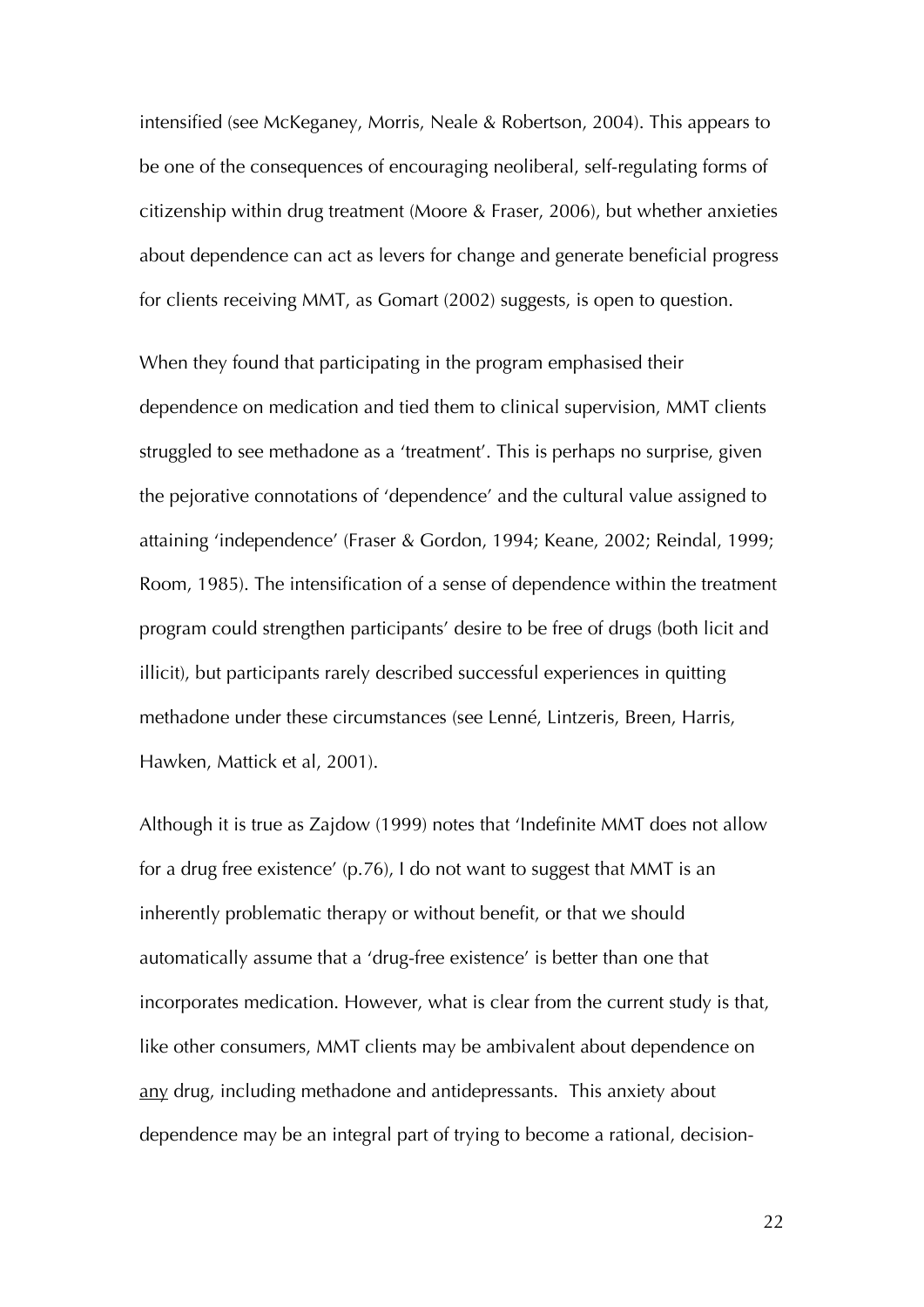making, productive subject (Rose, 1989), and may motivate client decisions about treatment.

While the risk of institutionalisation and passivity is recognised by substitution treatment providers (e.g. Bell et al, 2002), what is rarely acknowledged is that MMT clients have the capacity to assess their treatment (and to decide whether to continue using illicit drugs or not), and that exercising this agency can produce anxieties for clients. This may reflect the fact that those marked with the sign of 'addiction' are often seen as lacking rationality or as being psychologically deficient (Keane, 2002; Sedgwick, 1993; Treloar & Holt, 2006). Acknowledging that clients in some circumstances can institute their own controlled and strategic use of methadone and other drugs to maximise both treatment stability and the maintenance of pleasure may be a way to foster greater independence among clients (Gomart, 2002; Parker, Williams & Aldridge, 2002; Zinberg, 1984). Unfortunately, this may be a difficult and risky strategy for clinicians in a political climate in which harm reduction is contested, abstinence and prohibition continue to be highly valued, and discussions of pleasurable drug use are fraught (Brook & Stringer, 2005; Keane, 2003; O'Malley & Valverde, 2004).

As in Ning's (2005) study, MMT clients in the present study engaged with treatment but also modified it in limited 'tactical' ways to fit in better with their needs. However, the difficulties they faced in participating in MMT did not seem to be used as motivators for change as Gomart (2002, 2003) describes. Perhaps the kind of progressive treatment philosophy that Gomart outlines needs to be in place first before clients and service providers can use treatment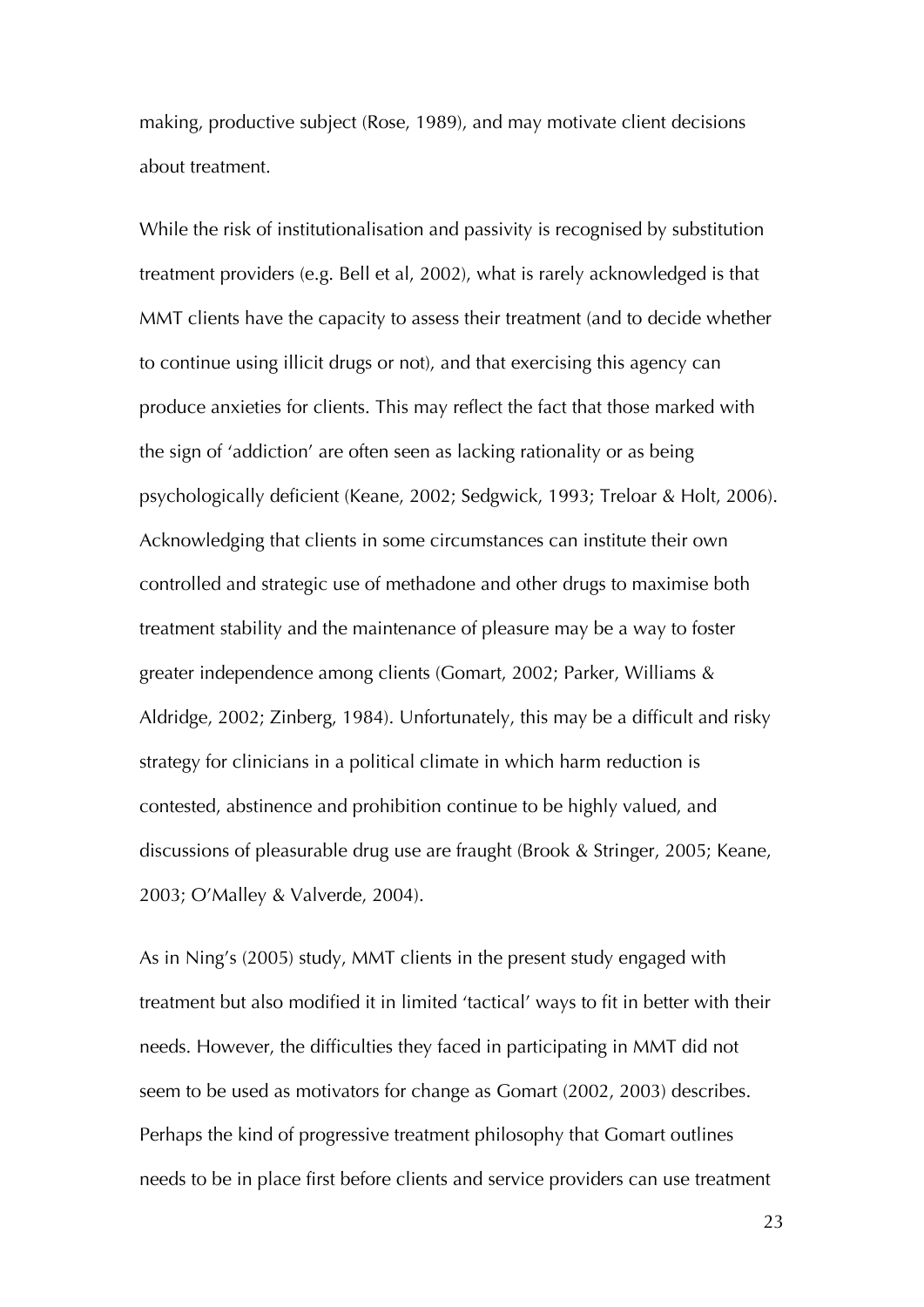problems as drivers for progress or change. However, it remains to be seen whether adopting this kind of treatment philosophy on a broader scale would be well received by MMT clients or not. It might be possible to reposition difficulties or challenges in treatment as opportunities for change, with staff and clients working together to achieve progress after problems have been identified. It is equally possible that the philosophy of 'generous constraint' could be seen as a way to justify restrictive regulations on clients participating in treatment. Clients may be prompted to act because or in spite of constraints within treatment, but whether this is an ethical mode of treatment delivery is debatable.

It is also interesting to consider whether treatment could encourage client decision-making without contributing to a greater sense of personal responsibility and fear of dependence among MMT clients. In fostering selfreflexivity and independent action, success in treatment (however arrived at) may inadvertently induce the fear of losing that independence and capacity for action. This may, in fact, be an inevitable consequence of striving to become an autonomous subject (Moore & Fraser, 2006; Rose, 1989), and treatment programs would do well to better acknowledge this source of concern among clients.

Participants' experiences of antidepressants also emphasise that, despite debilitating or troubling symptoms, drug treatment clients may be highly ambivalent about taking chronic medication, like other health consumers (Carder, Vuckovic & Green, 2003; Conrad, 1985; Pound et al, 2005). While attempts have been made to sell contemporary SSRI antidepressants as highly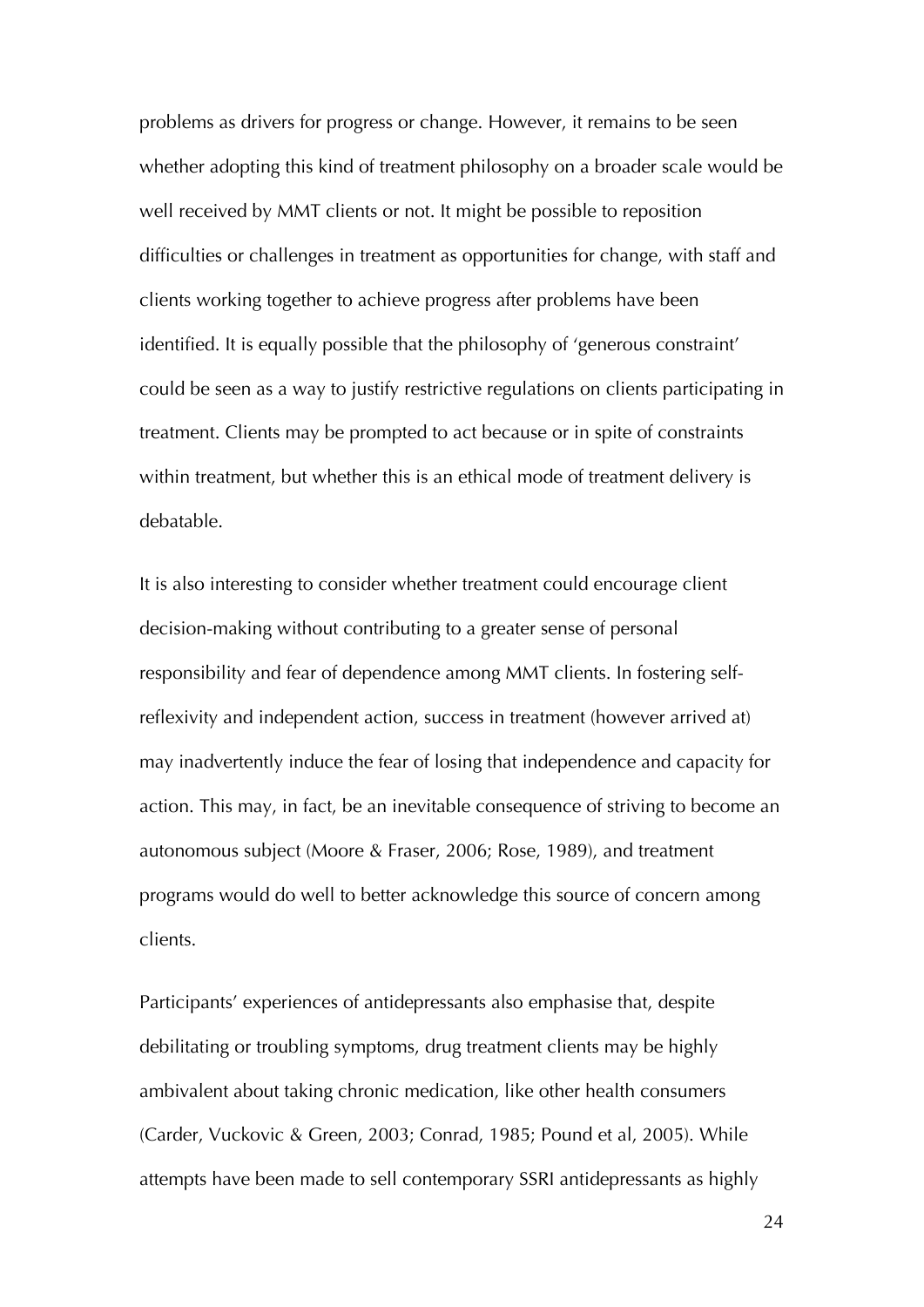refined, targeted interventions for the treatment of depression, the accounts of drug treatment clients support the idea that the effects of these 'wonder drugs' are often highly variable (Grime & Pollock, 2003, 2004; Healy 1997; Rose, 2003; Wilson, 2004). Unexpected or unpleasant effects or an apparent lack of noticeable impact can motivate clients to modify, reduce or stop a course of antidepressants, 'tactically' negotiating or ignoring clinical recommendations (de Certeau, 1984). Some do not want to resort to medication to deal with symptoms of depression and are motivated to seek out other options, such as employment or talking therapy, but these options are often difficult for drug treatment clients to access (Treloar, Abelson, Cao, Brener, Kippax, Schultz et al., 2004).

Clinical research suggests that it is far from clear whether SSRI antidepressants are of any significant benefit to drug treatment clients, either in reducing depressive symptomatology or in assisting clients in continuing with drug treatment (Dean, Bell, Mascord, Parker & Christie, 2002; Nunes, Sullivan & Levin, 2004; Torrens, Fonseca, Mateu & Farré, 2005). Other treatment options may be preferable, such as counselling, psychotherapy or assistance in achieving productive life goals (Ellis & Smith, 2002). Even when antidepressant medication seems warranted, the material presented here suggests that consumer anxieties about chronic medication need to be addressed. Research suggests that patients are more likely to accept their medicines if they understand why (and agree that) medication is necessary, understand what drugs are supposed to achieve, and are offered options for moderating or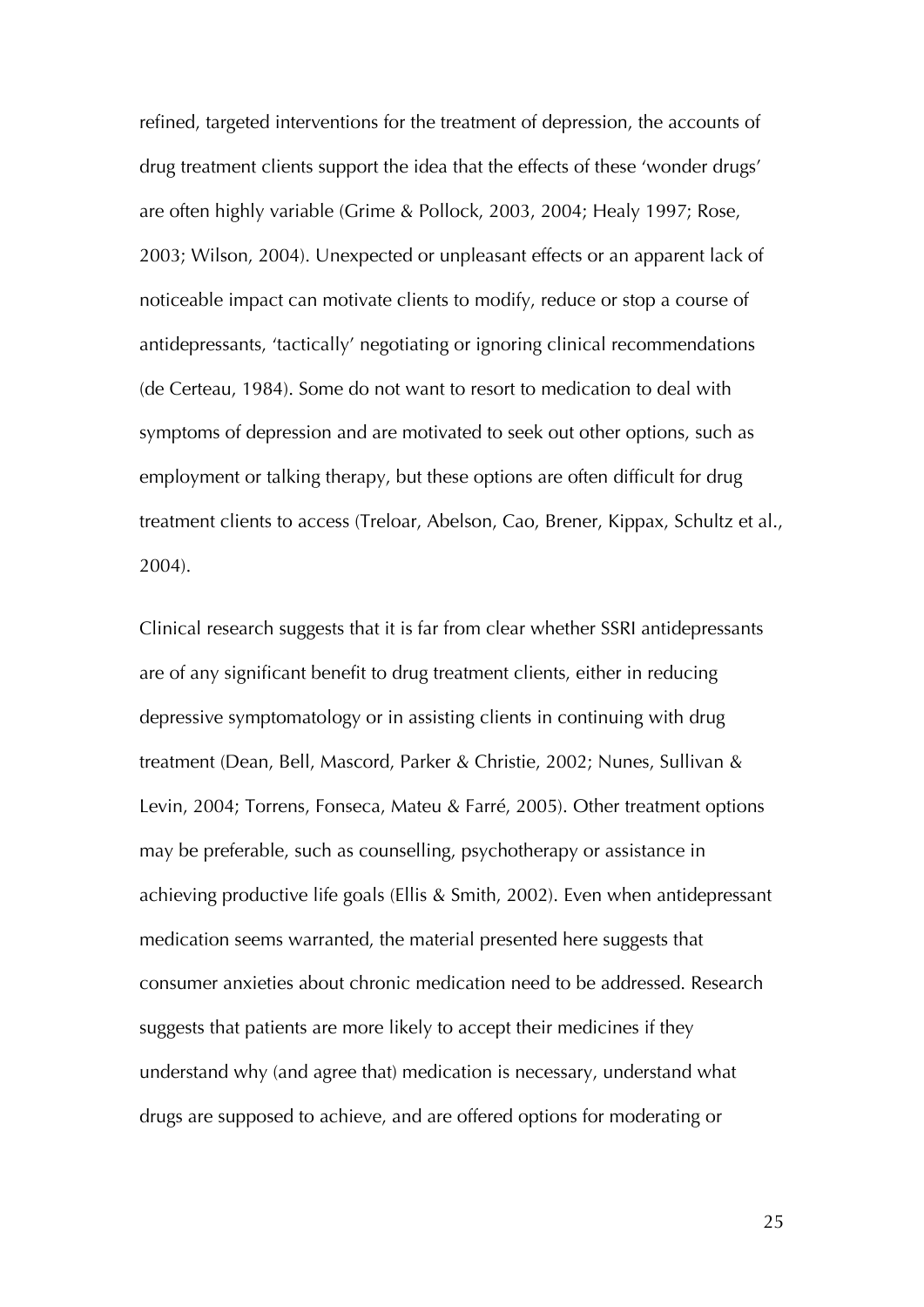stopping use, particularly if the treatment goes awry (Bultman & Svarstad, 2000; Carder, Vuckovic & Green, 2003; Conrad, 1985; Pound et al, 2005).

If clients cannot be convinced of the need for medication or its efficacy, they will continue to modify or refuse treatment regimens. This is not recalcitrance on the part of drug treatment clients but a failure within service provision to explain the need for treatment, its consequences, and how clients might manage unexpected or unwanted treatment effects. It is also a failure to recognise that clients will be actively involved in negotiating their treatment, and that trying to encourage clients to become engaged decision-makers will likely intensify anxieties about dependence. Rather than positioning clients as 'non-compliant', treatment providers would do better to recognise clients' investments in their own wellbeing, and to consider treatment options that could be better aligned with clients' capacities for decision-making and tactical modifications of pharmaceutical interventions. Otherwise, drug treatment will continue to produce experiences of dependency amongst its clients, clients will continue to perceive medication as clinical and pharmaceutical excess, and client agency will continue to be motivated by treatment limitations rather than treatment success.

#### *References*

Bell, J., Dru, A., Fischer, B., Levit, S., & Sarfraz, M. A. (2002). Substitution therapy for heroin addiction. *Substance Use & Misuse, 37*(8-10), 1149-1178.

Bevir, M. (1999). Foucault and critique: deploying agency against autonomy. *Political Theory, 27*(1), 65-84.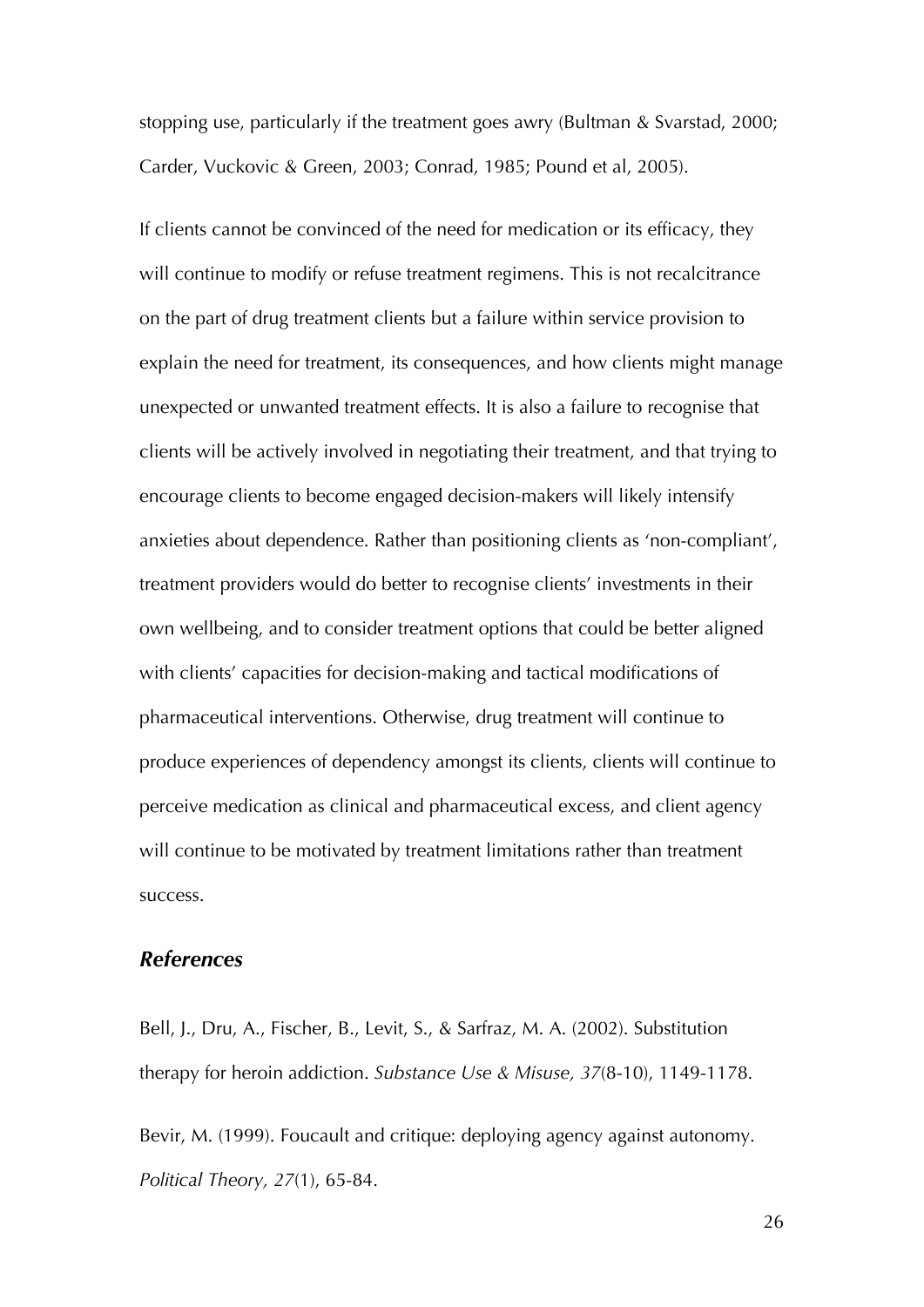Bourgois, P. (2000). Disciplining addictions: the bio-politics of methadone and heroin the United States. *Culture, Medicine and Psychiatry, 24*, 165-195.

Brook, H., & Stringer, R. (2005). Users, using, used: a beginner's guide to deconstructing drugs discourse. *International Journal of Drug Policy, 16*, 316- 325.

Bultman, D. C., & Svarstad, B. L. (2000). Effects of physician communication style on client medication beliefs and adherence with antidepressant treatment. *Patient Education and Counseling, 40*, 173-185.

Callaly, T., Trauer, T., Munro, L., & Whelan, G. (2001). Prevalence of psychiatric disorder in a methadone maintenance population. *Australian and New Zealand Journal of Psychiatry, 35*, 601-605.

Carder, P. C., Vuckovic, N., & Green, C. A. (2003). Negotiating medications: patient perceptions of long-term medication use. *Journal of Clinical Pharmacy and Therapeutics, 28*, 409-417.

de Certeau, M. (1984). *The practice of everyday life*. Berkeley: University of California Press.

Conrad, P. (1985). The meaning of medications: another look at compliance. *Social Science & Medicine, 20*(1), 29-37.

Crawford, R. (1984). A cultural account of health: control, release, and the social body. In J.B.McKinlay (Ed.), *Issues in the political economy of health care* (pp. 61-103). London: Tavistock.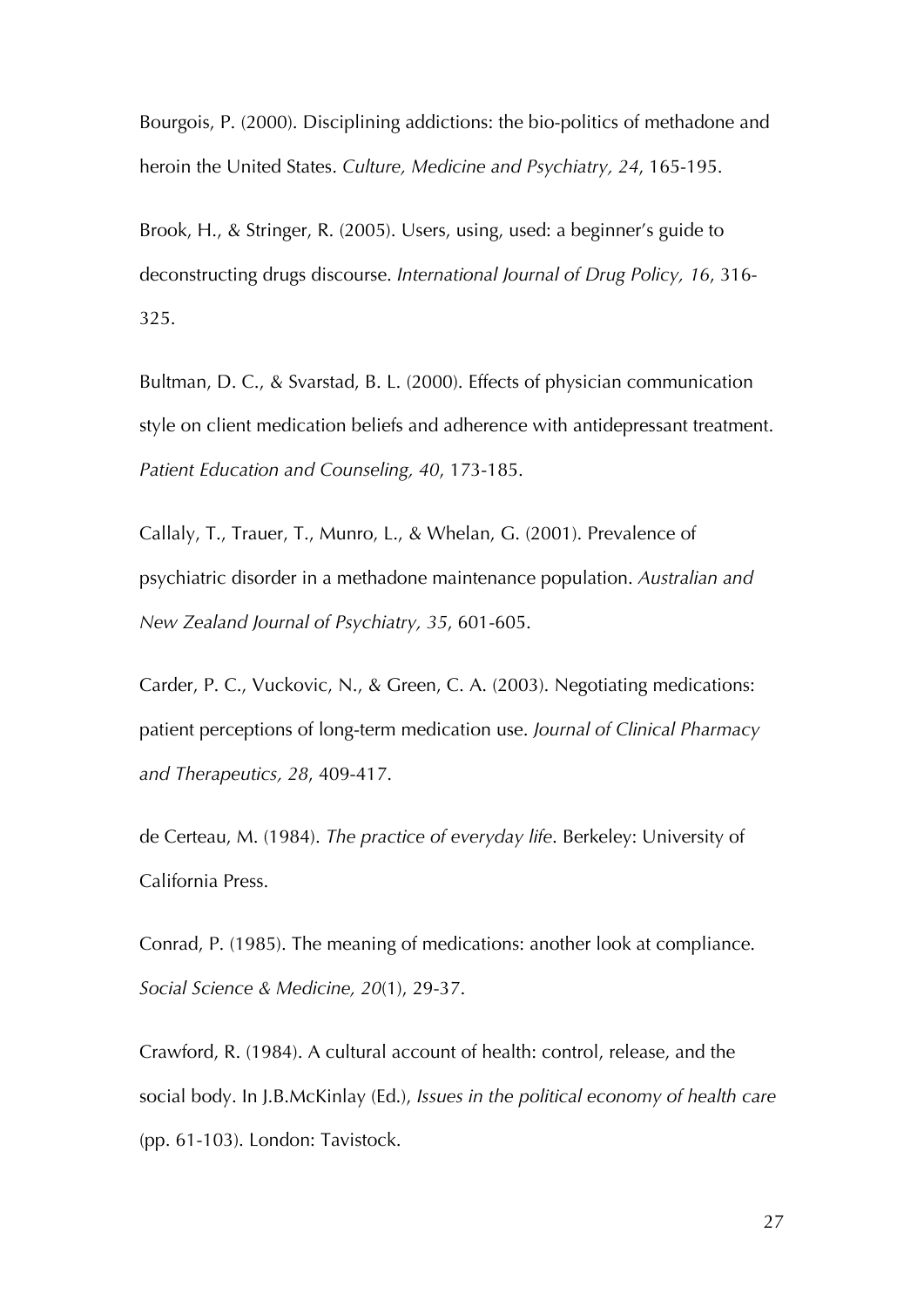Dean, A. J., Bell, J., Mascord, D. J., Parker, G., & Christie, M. J. (2002). A randomised, controlled trial of fluoxetine in methadone maintenance patients with depressive symptoms. *Journal of Affective Disorders, 72*, 85-90.

Dole, V.P. (1988). Implications of methadone maintenance for theories of narcotic addiction. *Journal of the American Medical Association, 260*(20), 3025- 3029.

Ellis, P. M., & Smith, D. A. R. (2002). Treating depression: the *beyondblue* guidelines for treating depression in primary care. *Medical Journal of Australia, 176*, S77-S83.

Farrell, M., Ward, J., Mattick, R., Hall, W., Stimson, G. V., des Jarlais, D., et al. (1994). Methadone maintenance treatment in opiate dependence: a review. *British Medical Journal, 309*, 997-1001.

Foucault, M. (1980). *Power/knowledge: selected interviews and other writings 1972-1977*. Brighton: Harvester.

Fraser, N., & Gordon, L. (1994). A genealogy of dependency: tracing a keyword of the U.S. welfare state. *Signs, 19*(2), 309-336.

Garfield, S. F., Smith, F. S., & Frances, S. (2003). The paradoxical role of antidepressant medication – returning to normal functioning while losing the sense of being normal. *Journal of Mental Health, 12*(5), 521-535.

Gomart, E. (2002). Towards generous constraint: freedom and coercion in a French addiction treatment. *Sociology of Health & Illness, 24*(5), 517-549.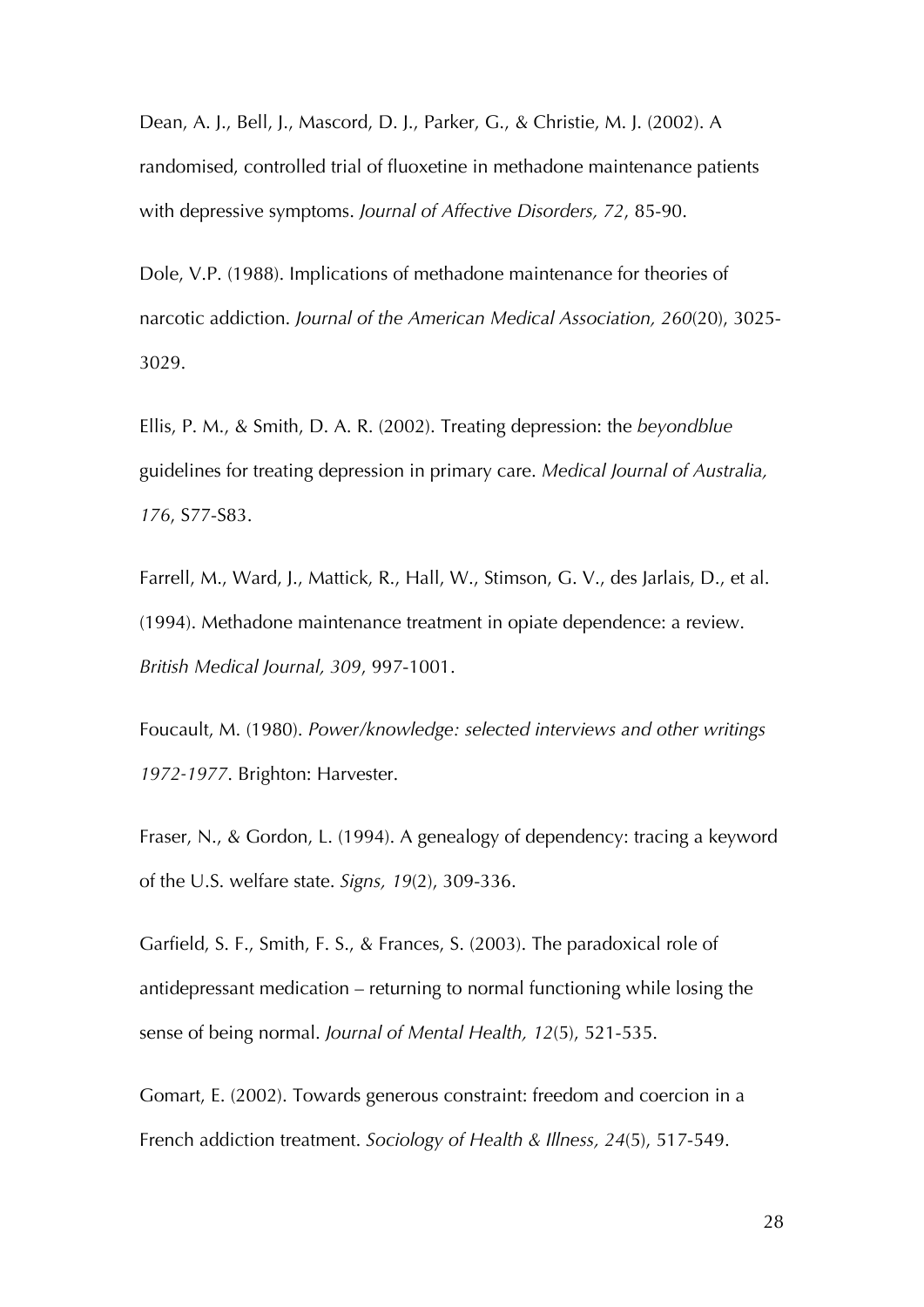Gomart, E. (2004). Surprised by methadone: in praise of drug substitution treatment in a French clinic. *Body & Society, 10*(2-3), 85-110.

Greco, M. (1993). Psychosomatic subjects and the 'duty to be well': personal agency within medical rationality. *Economy and Society, 22*(3), 357-372.

Grime, J., & Pollock, K. (2003). Patients' ambivalence about taking antidepressants: a qualitative study. *The Pharmaceutical Journal, 271*, 516-519.

Grime, J., & Pollock, K. (2004). Information versus experience: a comparison of an information leaflet on antidepressants with lay experience of treatment. *Patient Education and Counseling, 54*, 361-368.

Healy, D. (1997). *The antidepressant era*. Cambridge: Harvard University Press.

Henry-Edwards, S., Gowing, L., White, J., Ali, R., Bell, J., Brough, R., et al. (2003). *Clinical guidelines and procedures for the use of methadone in the maintenance treatment of opioid dependence*. Canberra: Commonwealth of Australia.

Holt, M. & Stephenson, N. (2006). Living with HIV and negotiating psychological discourse. *Health: an Interdisciplinary Journal for the Social Study of Health, Illness and Medicine, 10*, 211-231.

Keane, H. (2002). *What's wrong with addiction?* Melbourne: Melbourne University Press.

Keane, H. (2003). Critiques of harm reduction, morality and the promise of human rights. *International Journal of Drug Policy, 14*(3), 227-232.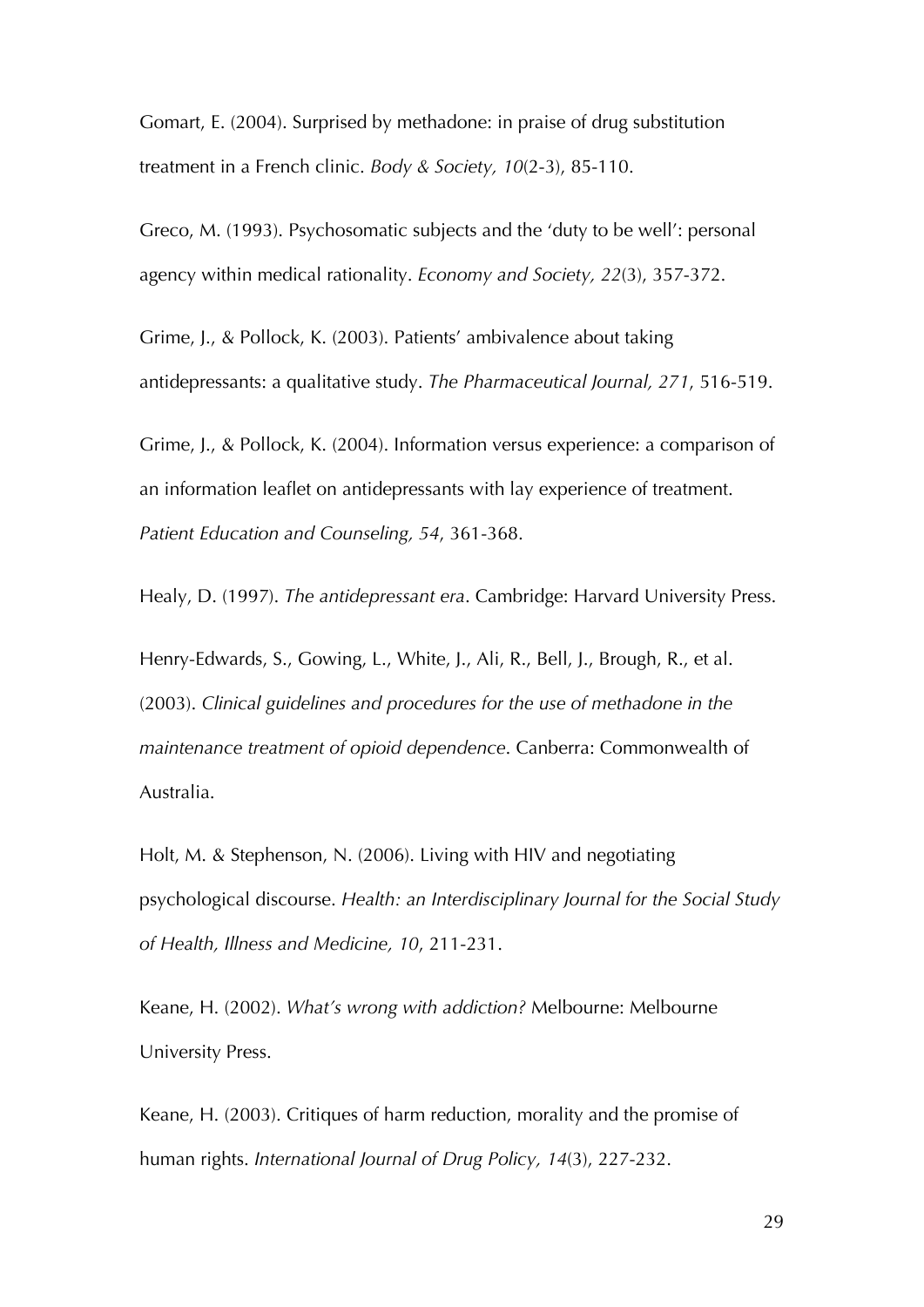Lenné, M., Lintzeris, N., Breen, C., Harris, S., Hawken, L., Mattick, R., et al. (2001). Withdrawal from methadone maintenance treatment: prognosis and participant perspectives. *Australian and New Zealand Journal of Public Health*, *25*(2), 121-125.

Lilly, R., Quirk, A., Rhodes, T., & Stimson, G. V. (2000). Sociality in methadone treatment: understanding methadone treatment and service delivery as a social process. *Drugs: Education, Prevention and Policy, 7*(2), 163-178.

McKeganey, N., Morris, Z., Neale, J., & Robertson, M. (2004). What are drug users looking for when they contact drug services: abstinence or harm reduction? *Drugs: Education, Prevention and Policy, 11*(5), 423-435.

McManus, P., Mant, A., Mitchell, P. B., Montgomery, W. S., Marley, J., & Auland, M. E. (2000). Recent trends in the use of antidepressant drugs in Australia, 1990-1998. *Medical Journal of Australia, 173*, 458-461.

Moore, D., & Fraser, S. (2006). Putting at risk what we know: reflecting on the drug-using subject in harm reduction and its political implications. *Social Science & Medicine, 62*, 3035-3047.

Ning, A. M. (2005). Games of truth: rethinking conformity and resistance in narratives of heroin recovery. *Medical Anthropology, 24*, 349-382.

Nunes, E. V., Sullivan, M. A., & Levin, F. R. (2004). Treatment of depression in patients with opiate dependence. *Biological Psychiatry, 56*, 793-802.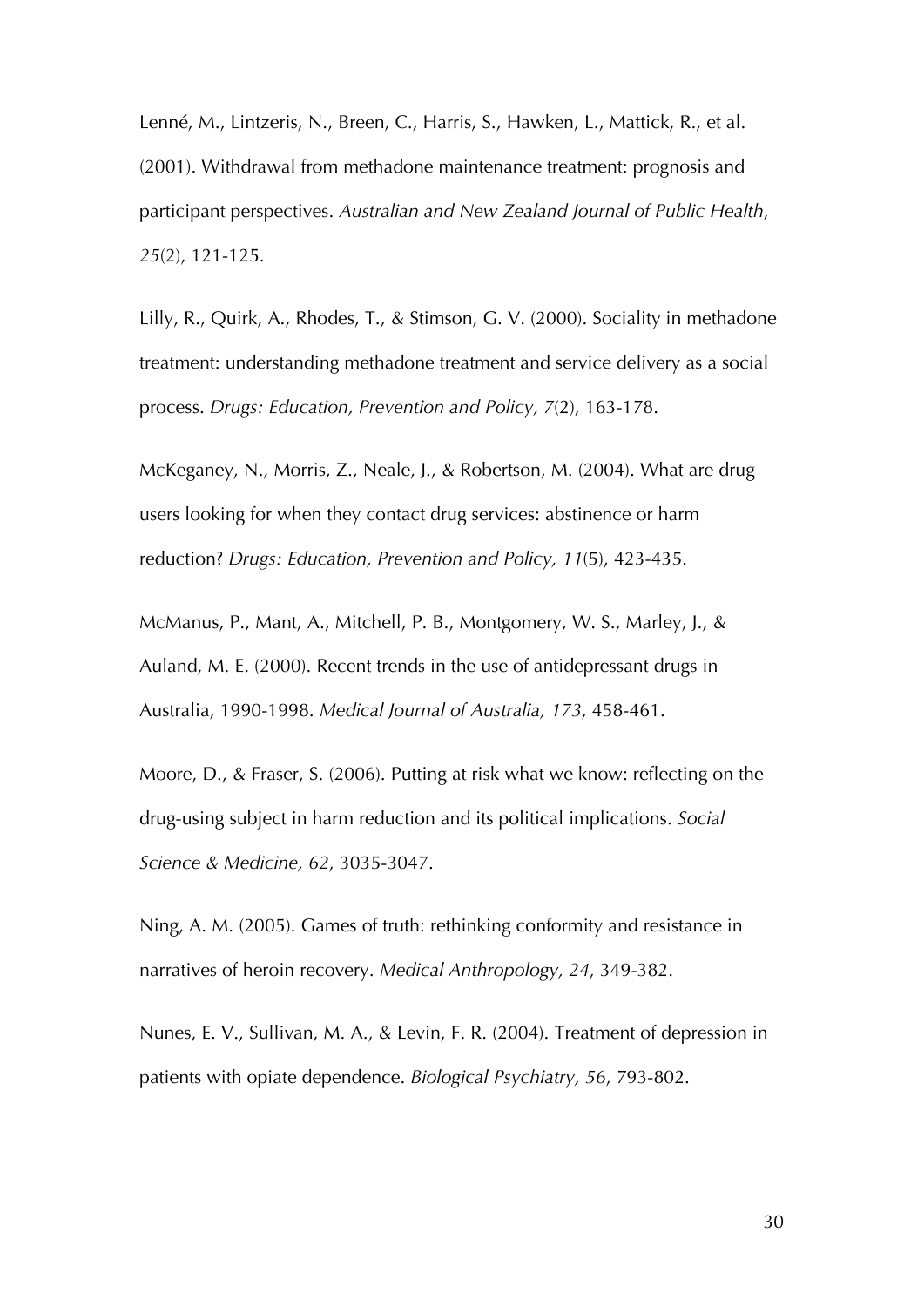O'Brien, C.P. (1997). A range of research-based pharmacotherapies for addiction. *Science, 278*(3rd October), 66-70.

O'Malley, P., & Valverde, M. (2004). Pleasure, freedom and drugs: the uses of 'pleasure' in liberal governance of drug and alcohol consumption. *Sociology, 38*(1), 25-42.

Orford, J. (1985). *Excessive appetites: a psychological view of addictions*. Chichester: Wiley.

Parker, H., Williams, L., & Aldridge, J. (2002). The normalization of 'sensible' recreational drug use: further evidence from the North West England Longitudinal Study. *Sociology, 36*, 941-964.

Potter, J., & Wetherell, M. (1987). *Discourse and social psychology: beyond attitudes and behaviour*. London: Sage.

Pound, P., Britten, N., Morgan, M., Yardley, L., Pope, C., Daker-White, G., & Campbell, R. (2005). Resisting medicines: a synthesis of qualitative studies of medicine taking. *Social Science & Medicine, 61*, 133-155.

Reindal, S. M. (1999). Independence, dependence, interdependence: some reflections on the subject and personal autonomy. *Disability & Society, 14*(3), 353-367.

Room, R. (1985). Dependence and society. *British Journal of Addiction, 80*, 133- 139.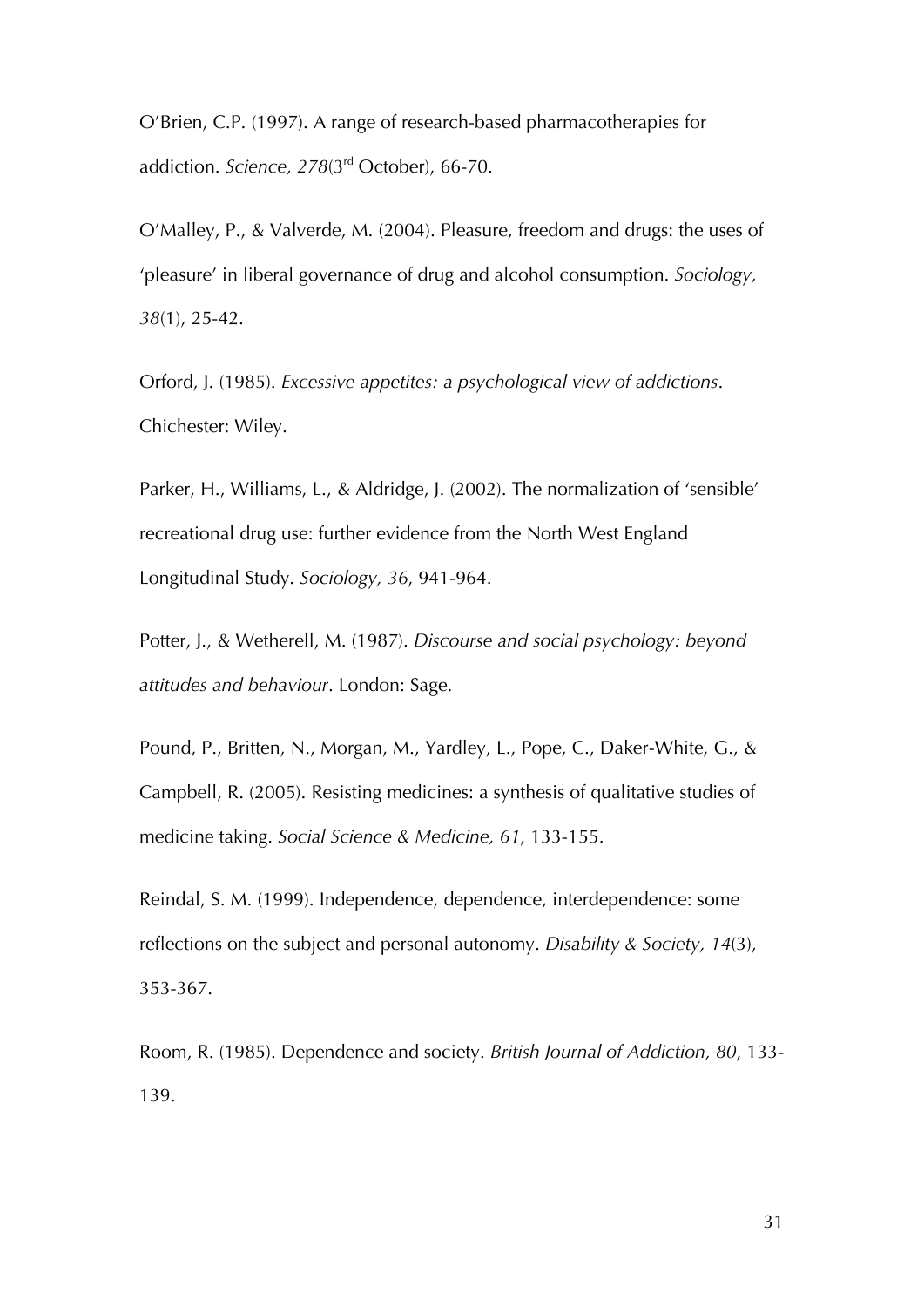Rose, N. (1989). *Governing the soul: the shaping of the private self*. London: Routledge.

Rose, N. (1996). *Inventing our selves: psychology, power and personhood*. New York: Cambridge University Press.

Rose, N. (2003). Neurochemical selves. *Society, 41*(1), 46-59.

Ross, J., Teesson, M., Darke, S., Lynskey, M., Ali, R., Ritter, A., & Cooke, R. (2005). The characteristics of heroin users entering treatment: findings from the Australian Treatment Outcome Study (ATOS). *Drug and Alcohol Review, 24*, 411-418.

Sedgwick, E.K. (1993). *Tendencies*. Durham: Duke University Press.

Steiner, J. F., & Earnest, M. A. (2000). Lingua medica: the language of medication-taking. *Annals of Internal Medicine, 132*(11), 926-930.

Teesson, M., Hall, W., Lynskey, M., & Degenhardt, L. (2000). Alcohol- and drug-use disorders in Australia: implications of the National Survey of Mental Health and Wellbeing. *Australian and New Zealand Journal of Psychiatry, 34*, 206-213.

Teesson, M., Havard, A., Fairbairn, S., Ross, J., Lynskey, M., & Darke, S. (2005). Depression among entrants to treatment for heroin dependence in the Australian Treatment Outcome Study (ATOS): prevalence, correlates and treatment seeking. *Drug & Alcohol Dependence, 78*(3), 309-315.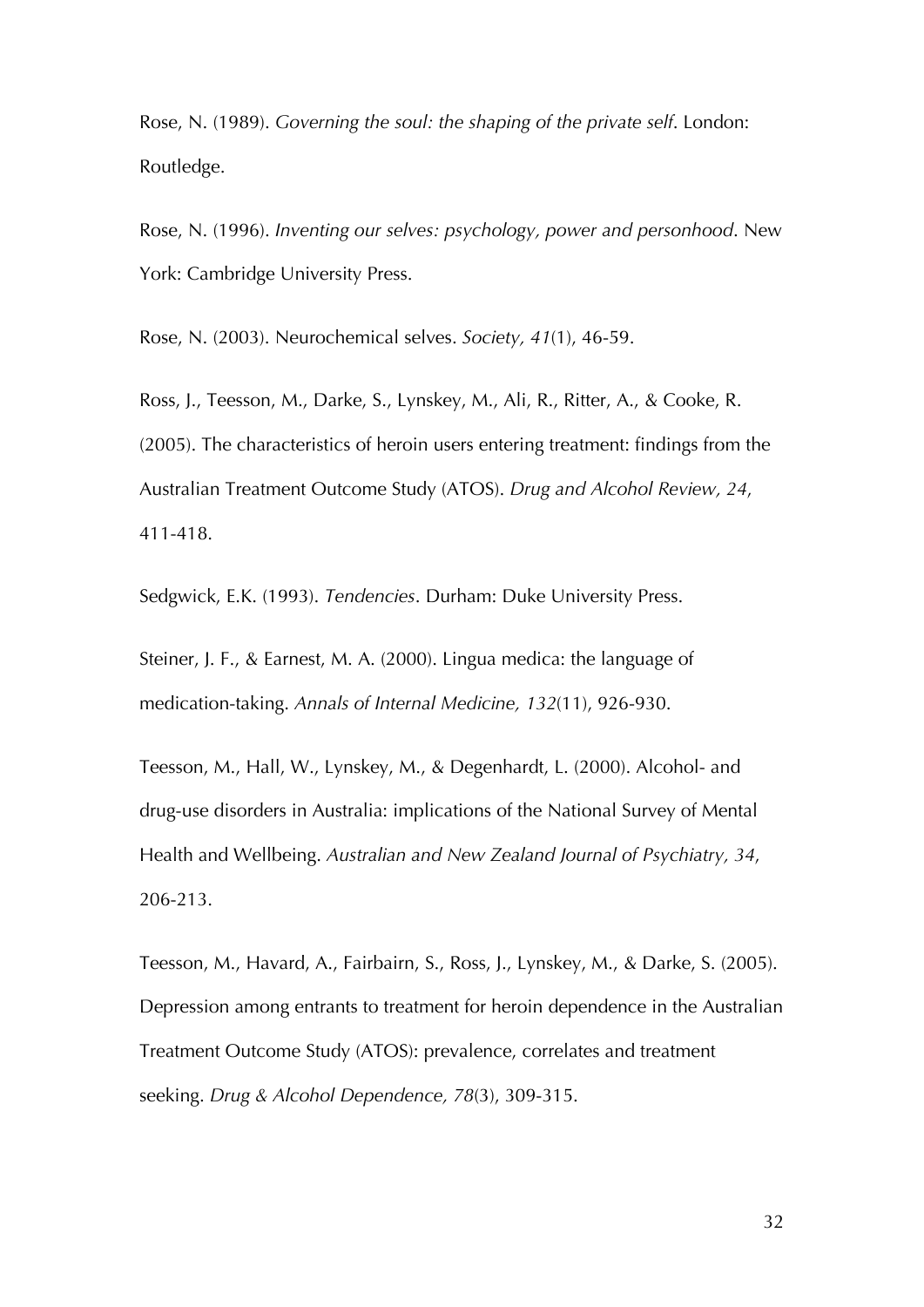Torrens, M., Fonseca, F., Mateu, G., & Farré, M. (2005). Efficacy of antidepressants in substance use disorders with and without comorbid depression: a systematic review and meta-analysis. *Drug and Alcohol Dependence, 78*, 1-22.

Treloar, C., Abelson, J., Cao, W., Brener, L., Kippax, S., Schultz, L., et al. (2004). *Barriers and incentives to treatment for illicit drug users* (Monograph Series No. 53). Canberra: Australian Government Department of Health and Ageing.

Treloar, C., & Holt, M. (2006). Deficit models and divergent philosophies: service providers' perspectives on barriers and incentives to drug treatment. *Drugs: Education, Prevention and Policy, 13*(4), 367-382.

Ward, J., Mattick, R. P. & Hall, W. (Eds.). (1998). *Methadone maintenance treatment and other opioid replacement therapies*. Amsterdam: Harwood.

Willig, C. (2001). *Introducing qualitative research in psychology: adventures in theory and method*. Buckingham: Open University Press.

Wilson, E. (2004). Gut feminism. *differences: A Journal of Feminist Cultural Studies, 15*(3), 66-94.

Wright, E. C. (1993). Non-compliance – or how many aunts has Matilda? *The Lancet, 342*(8876), 909-913.

Zajdow, G. (1999). Learning to live without it: women, biography and methadone. *HECATE, 25*(2), 63-79.